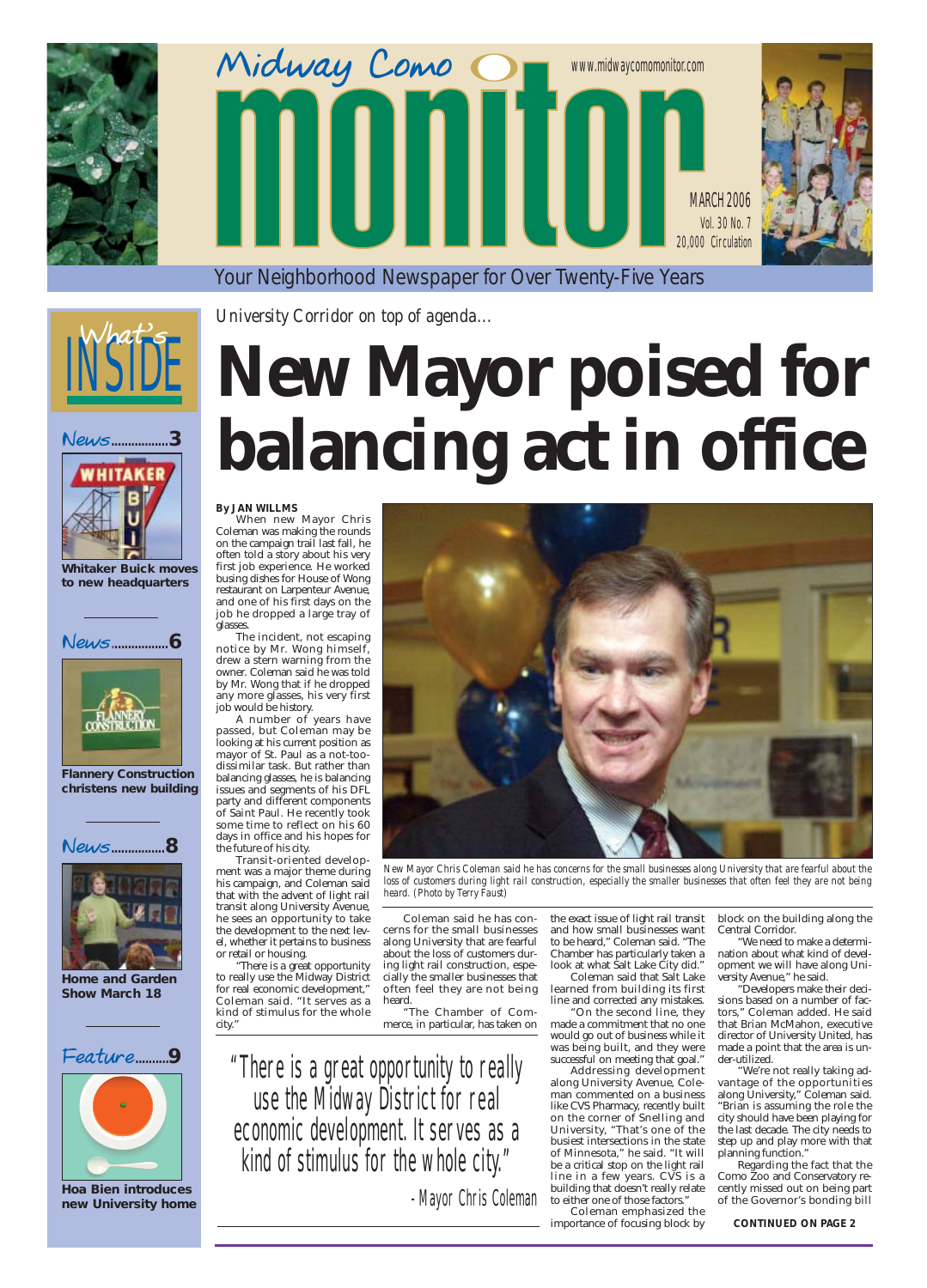**Page 2 March 2006 • Midway/Como Monitor • www.MidwayComoMonitor.com** 

#### **1885 University Ave. St. Paul, MN 55104 651-645-7045**

**Publishers:** Calvin deRuyter, Tim Nelson

**Managing Editor:**  Denis Woulfe

**Advertising:**  Denis Woulfe

**Photographer:** Terry Faust

**Production/Illustrations:** Bob Wasiluk

**Contributing Writers:** Iric Nathanson, Deborah Brotz, Jane McClure, Nancy Giguere, Bob Wicker, Roberta Sladky, Jan Willms, Clayton Schanilec, Benita Warns,



#### **Now, communicate with the Midway Como Monitor electronically!**

All rights reserved. The contents of the Monitor cannot be reproduced without express written permission of the publisher. Copyright  $^{\circ}2004.$ 





Now it's easier than ever to keep in touch with the Monitor. Letters to the editor and news releases for publication can be sent via e-mail at denisw@aplacetoremember.com. Be sure to send copy in the body of the e-mail, and please mark whether the copy is a letter, a news release for publication, or perhaps just your thoughts on the last issue. Don't forget to write!

And check us out on the web at: www.midwaycomomonitor.com

The Midway Como Monitor is a monthly community publication in the Midway and Como areas of St. Paul, owned and operated by deRuyter-Nelson Publications, Inc. All correspondence should be sent to the Monitor, 1885 University Ave., #110, St. Paul, MN 55104. Editorial and advertising offices can be reached at 651-645-7045. Our fax number is 651-645-4780.



## Dubliner granted sound variance for St. Pat's

An often-controversial request for a St. Patrick's Day party quietly won St. Paul City Council approval this year. The Dubliner Pub, 2162 University Av., was granted a sound level variance to allow live music between noon and midnight March 16 and 17.

No one appeared at a February 1 City Council public hearing on the request. In the past the Dubliner has run into opposition from neighboring businesses, with complaints about past years' noise, litter, and blocking of traffic and parking areas. City Council members seemed a bit surprised when no one spoke against the variance request.

The City Council approved the sound level variance but did attach several conditions The Dubliner must provide continuous sound level monitoring, and provide the staff and sound measuring equipment. Amplifiers and speakers in the tent where the music is located need to be pointed away from an adjacent hotel. All music and public address systems must be turned off at midnight both nights.

The Dubliner will provide at least 10 satellite or portable restrooms and will pick up debris in the area.

## Beauty salon gets OK for non-conforming use

A change in non-conforming use

means a small beauty salon will be allowed to open in the Hamline-Midway neighborhood.

Como Zoo has twice as many visitors as the Minnesota Zoo, and they come from all over the region," he said. "Rep. Alice Houseman and Sen. Ellen Anderson are working hard to get money for that project."

Branson Builders sought the change in non-conforming use permit for 850 Hamline Av. The property is at Hamline and Hewitt avenues, in a two-story building. Most of the building is used for offices for the construction business. Two residential units are also in the building, which dates from 1913. It was built as a mixed-use structure.

The buildings owners want to convert some of the office space into a small beauty salon, with two stylists.

The Planning Commission Zoning Committee held a public hearing on the proposal in early February. The full Planning Commission recommended the change in non-conforming use February 10. The Planning Commission decision is final as it was not appealed to the St. Paul City Council within the mandatory 10-day appeal period.

The Planning Commission did put conditions on the new non-conforming use. Those conditions are:

\*That the number of stylists in the salon be limited to two

\*That hours of operation be 9 a.m.-7 p.m. Tuesday through Friday, and 9 a.m.-noon on Saturday.

A non-conforming use is a land use that isn't in sync with a property's current zoning or neighborhood. It is typically a use that predates the current zoning code. It is allowed to remain in place with a permit, but that permit has to change if the use changes, as was the case at Hamline and Hewitt.

The historic intent of a nonconforming use designation was to allow a use to remain in place, with an eye toward phasing it out later. However, recent changes in state law make it easier to replace or rebuild a nonconforming use and keep it in place over the long term.

## Town House fined for underage sales

Sale of alcohol to two underage persons means Town House, 1415 University Av., must pay a fine, the St. Paul City Council decided February 1.

The violation occurred in December 2005, when the city was conducting a compliance check or "sting." It is the first violation at the University Avenue bar/nightclub.

According to city records, the bartender did check the identification of the two underage person but misread and miscalculated the ages of the two. Town House asked to have staff appear before the City Council to apologize and explain the violation.

The council didn't discuss the fine before approving it. A matrix is used to determine what level of fine a business pays. A fine is assessed for the first and second violations. On a third violation, a business's licenses can be suspended and the business closed for a time. On a fourth violation licenses can be revoked and a business shut down.

## **Mayor**

**Continued from page 1**

for the new legislative session, Coleman said that getting money for renovation for the zoo is one of his administration's top priorities.

With the recent concerns over closure of the Ford Plant, Coleman said he is not looking at possible redevelopment of the

Ford site. "Our only focus is on preserving the Ford plant right now," he said.

"The city can play a role," he said, adding that although Saint Paul does not have the resources to rebuild, he believes that a partnership among the city, port authority and state can create a strategy that will help Ford make a commitment to its plant here well into the future.

At one time Coleman was president of District 7 Community Council. Over the years the District Councils have been threatened with extinction due to funding cuts.

Coleman said the community council system is an extremely important part of the city, an extension of city hall into the neighborhoods.

"With all of our functions, given the state budget cuts, we're trying to do a lot more with a lot less," he said. "I am a very strong supporter of District Councils."

Coleman has been cited as a coalition builder. He said that he sees, first of all, the need to build a coalition along the University Avenue corridor that really brings in the African American and Asian communities and the people who have been living there for generations, both big and small businesses.

"This is a classic example of where we need to come together to move Saint Paul forward," he said.

When asked what the biggest surprise of his new position as mayor has been, Coleman cited the intensity of the job.

"I have been running fast and furious since I was sworn in," he said. "There is a lot of energy and excitement around the city, and we need to tap into that."



*Regarding the fact that the Como Zoo and Conservatory recently missed out on being part of the Governor's bonding bill for the new legislative session, Coleman said that getting money for renovation for the zoo is one of his administration's top priorities. (Photo by Terry Faust)*





Planning on Buying or Selling a home? This ad is worth \$250.00 CASH!' Call me now for details! Eric E. E. Oberg, Broker Cellular 612.817.6833 Office 651.330.3359 eric.oberg@comcast.net jhborhood Real Estate Company!" \*Some nutrictions apply -------- $- - - - -$ 

*Compiled by Jane McClure*

## offering a unique selection of wine, beer & spirits at affordable prices the little WIDC toppe MONDAY THURSDAY 10:00AM - B:00PM **FRIDAY & SATURDAY** 10:00AM - 10:00PM **CLOSED SUNDAY** Located at Como & Carter in **Milton Square** (between Micowber's Bookstore & All Seasons Cleaners) 2236 Carter Avenue St. Paul, MN 55108  $(651) 645-5178$ off street parking available

log onto our website for upcoming store events: www.thelittlewineshoppe.com

## Stress-free WEDDING photography **TERRY FAUST** 612-722-4354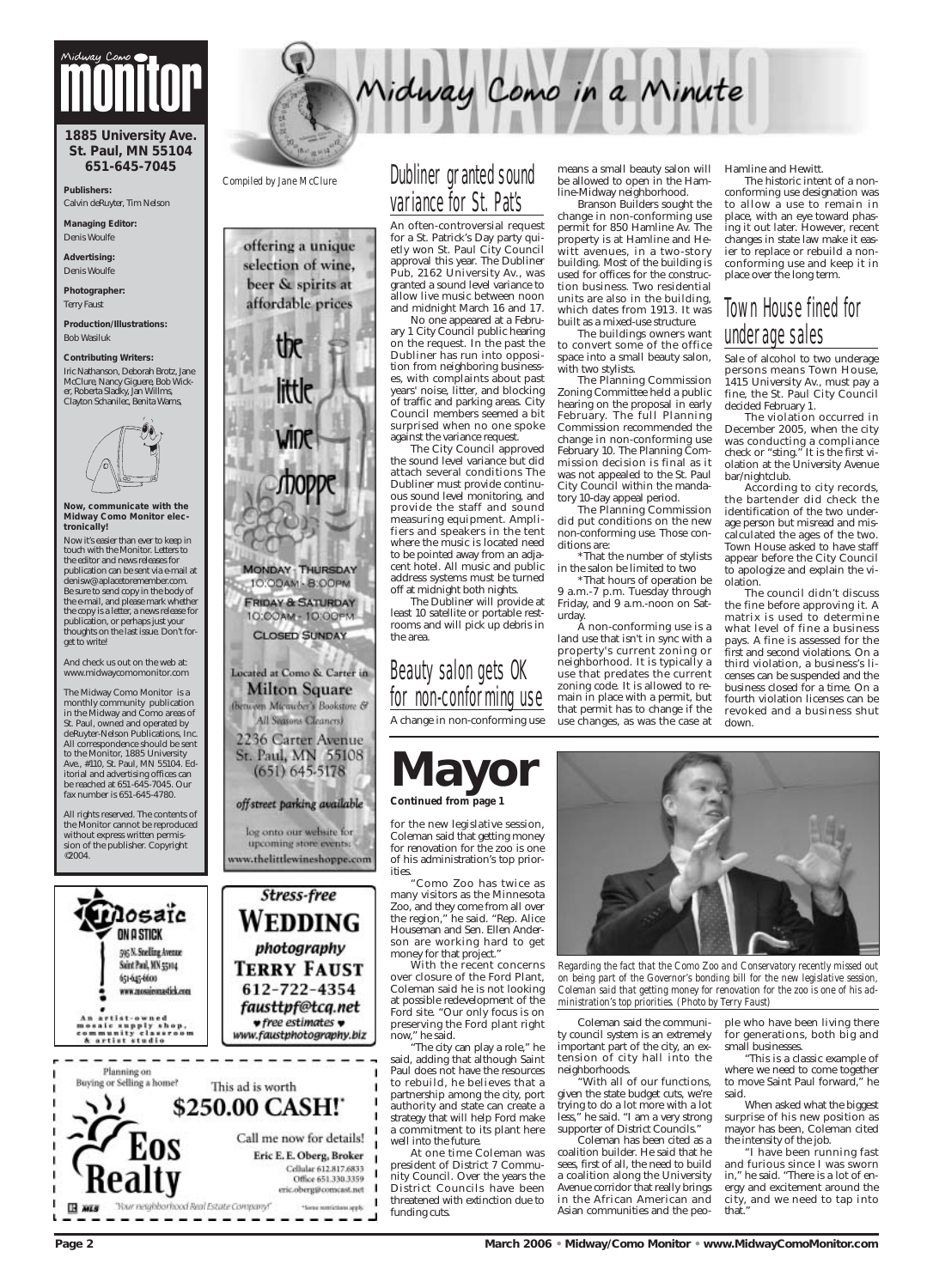**By JANE MCCLURE**

Car buyers have fewer tires to kick in the Midway. At the end of February Whitaker Buick Jeep motored to a new location in Forest Lake, leaving Midway Chevrolet as University Avenue's lone new vehicle dealer. Whitaker staff drove away the vehicles and packed up the parts and service department in late February, with an eye toward opening in Forest Lake March 1.

In vehicle sales, it's location, location, location. Whitaker Buick President Steve Whitaker said that he needs to move the business to be with other motor vehicle dealers. The new business, in the former Novak Pontiac Buick and GMC Truck dealership, will be named Whitaker Buick-Pontiac-GMC. The Jeep franchise will be sold to other dealers.

"It's been a very emotional time for us," Whitaker said. His father William opened his car dealership in 1954. The Whitaker family bought Capital Jeep Eagle in 1990 and merged the dealerships.

University Avenue was once one of the Twin Cities auto rows, with more than a dozen new vehicle dealerships at its peak. Service stations, repair garages and used vehicles sale lots also prevailed here. But as the suburbs grew in the 1980s and 1990s, the dealerships began to move to larger sites in White Bear Lake, Inver Grove heights and other communities.

The exodus to the suburbs has hurt sales for those who stay in the city, said Steve Whitaker. He estimates that sales at Whitaker Buick dropped by half since 2000.

Whitaker's move follows Ron Saxon Ford, which left its longtime University Avenue location last fall. The Saxon family had sold new vehicles on University Avenue since 1936, but is still selling used vehicles here.

The Whitaker move leaves Midway Chevrolet as University's lone new vehicle dealer. Owner Tom Krebsbach notes his family has been selling vehicles here since 1922. "We don't want to move," he said. "We do very well here."

Moving would not only mean losing a longtime new sand used sales center, Krebsbach notes it would also mean losing many of his business's service customers. Moving would also be difficult because of the distance requirements manufacturers put on new vehicle dealers.

At 83 years of age, Midway

Chevrolet is St. Paul's oldest new vehicle dealership. It is a business that has changed with changing times along University Avenue and in the city. One hundred years ago, St. Paul had just half a dozen auto dealers and repair garages. Compare that to the two dozen bicycle dealers, manufacturers and repair shops listed in directories.

By 1910 the first vehicle sales and repair businesses had opened in the Midway. Schmidt Auto Manufacturing Company was at 1642 University, just west of Snelling. It was time when a buyer could have the vehicle built at the same place it was purchased for.

But that would soon change as mass production of motor vehicles accelerated. At both ends of University Avenue in the 1910s, vehicles were manufactured.

Fords were built at 114 University, in a building that is still standing today. Willys-Overland cars were built at what is now Court International. Duesenberg autos were built in the Midway as well.

The number of new vehicle dealerships peaked after World War II, to about 14 businesses. The car culture took hold at that point, and University's reputation as St. Paul's auto row took shape as dealerships moved out of the downtown, Seven Corners and Grand Avenue neighborhoods.

There were thirteen dealerships in 1956, the year Al Saxon first opened his doors near University and Marion. Midway Chevrolet was already well established at 1389 University. Willys Jeeps, cars and trucks could be purchased at Sather Motors at 809 University. Studebakers were sold at Central Motor Company at 225 University. Kobb Motor Sales sold Nash autos at 654 University. Harold Slawik's dealership sold Plymouths and Desotos at 1834 University, the corner of University and Fairview. Two other dealerships also sold Plymouths, Midtown Motors at 1223 University and Hetfield-Queenan at 1013 University. You could buy a Mercury auto at Hassberg-Jones Motors Inc. at 1197 University. (Unlike other Mercury dealers, Hassberg-Jones didn't sell Lincolns, according to its advertisements.)

**CONTINUED ON PAGE 11**

Saint Paul . 651-6464557 . www.ymochwincities.org

**www.MidwayComoMonitor.com • Midway/Como Monitor • March 2006 Page 3**

#### *50 years on University Avenue...*

## **Whitaker Buick motors to new Forest Lake location**





*At the end of February Whitaker Buick Jeep motored to a new location in Forest Lake, leaving Midway Chevrolet as University Avenue's lone new vehicle dealer. (Photo by Terry Faust)*

## "It's been a very emotional time for us."

- Whitaker Buick Owner Steve Whitaker, whose father William opened the dealership in 1954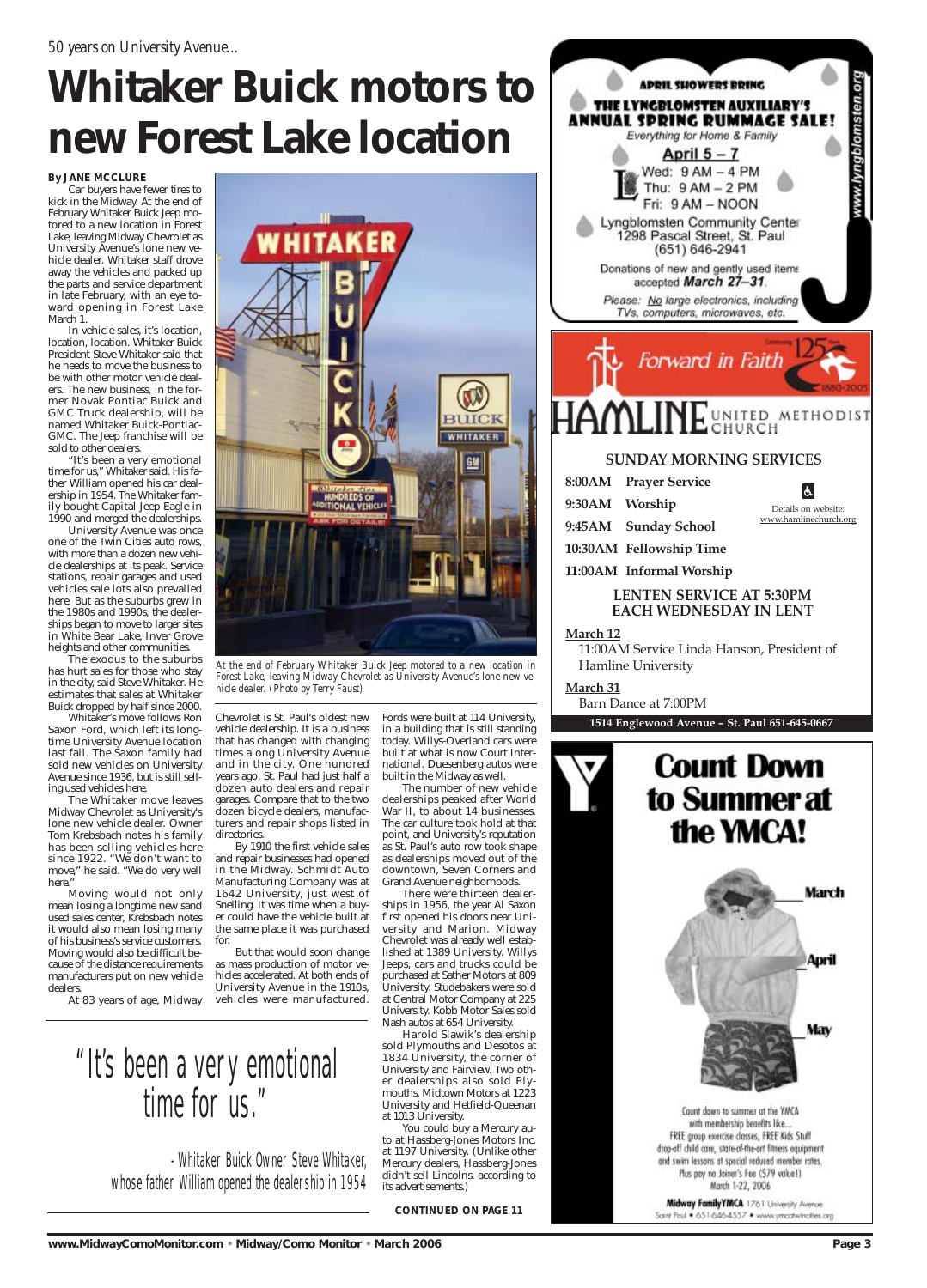

In 2004, the Midway Chamber of Commerce in a joint effort with the Saint Paul Area Chamber of Commerce and the Minneapolis Regional Chamber of Commerce founded the Central Corridor Partnership, a businessled advocacy effort to promote the funding and development of the Central Corridor light rail transit line (LRT). The Partner-

ship is made up of area businesses who share the belief that the most overdue idea for transportation in the Twin Cities is a light rail transit line that connects Minneapolis, Saint Paul, and the Midway communities.

The Midway is a unique area whose business owners and residents take pride in where they choose to work and live. Why promote change and support the Central Corridor LRT?

In a 2003, 2004, and 2005 regional survey, metro area residents continued to list traffic congestion as the region's top problem, outpacing crime, education, and housing. Though Minnesota has always been considered a state that provides its residents with a high quality of life, we continue to rank lower and lower on transportation.

Some of this translates into concerns for businesses whose goods are not being moved quickly or efficiently. It also means that the average Twin Cities resident spends 48 hours/year stuck in traffic. And, increasing congestion hurts our overall ability to attract new jobs and support new industries, like the developing bioscience corridor in the West Midway.

It has been proven nationwide that light rail transit is an efficient, cost-effective and ecological way to move people and goods. Light rail transit would bring additional access to jobs, access to businesses, while expanding economic opportunities. It is both a transportation vehicle and economic engine.

There will be 1,000,000 new residents in the Twin Cities by 2030. That is a reality and one that may be conservative. At least a quarter of these residents are likely to seek housing near transit. There are housing developments underway in the Midway along University Avenue, such as the Johnson Bros. site, additional units at Emerald Gardens and a new Episcopal Homes project at Lexington. For existing businesses along the Hiawatha LRT, housing projects have brought new and exciting opportunities to small businesses. Caps Grill, at 50th and Hiawatha for example, has seen a 15% increase in revenue since the opening of the line.

Caps founder and owner, Don Mattson, attributes the increase in revenue to the exposure his restaurant has received from the light rail. He has a steady flow of downtown Minneapolis business people that ride the light rail to his restaurant for lunch. He even has an agreement with some of the larger corporations, such as Target, who bring out-of-town clientele to his restaurant on the light rail in larger groups and then he bills them directly.

This is an excellent example of the benefits LRT can bring both business and residents, and it will provide the same opportunity in the Midway.

Between December 2004—when LRT service to the airport and the Mall of America opened—through November 2005, the Hiawatha LRT carried 7.8 million passengers. Ridership is 58.2 percent ahead of pre-construction estimates, and now exceeds that of the region's mostused bus line, Route 5, linking Brookdale, downtown Minneapolis and the Mall of America. 26,000 riders utilize the Hiawatha LRT daily.

According to Metropolitan Council's projections, 43,000 people will ride the Central Corridor LRT in 2030. That's one of the reasons that I want my business to be linked to the regional transit system and why I am working to ensure that the Central Corridor is the next major transportation investment in the Twin Cities.

As a business owner on University Avenue, I do recognize that special steps need to be taken to make sure that the construction process employed by this large project respects the needs of our many University Avenue small businesses. To address this, the Partnership has formed the Central Corridor Business Advisory Council (CCBAC). The CCBAC will serve as the voice for the business community and address concerns during planning and implementation phases of the Central Corridor light rail transit

line.

Objectives include generating recommendations that will ensure a design that reflects the needs of business as well as the community and transit riders; exploring resource provisions to impacted businesses (this may include utilizing programs of local colleges and universities to educate businesses, providing financial planning, investigating grant/loan opportunities, creating a marketing plan for use during the construction period, to name a few).

This is a critical component to ensure that local businesses and their employees are heard and supported throughout the construction phase of this important enhancement to transportation in our Twin Cities.

It's not uncommon to hear naysayers louder than supporters, to see signs rather than the strategic lobbying efforts for funding at the Capitol; however, it is clear that there are countless supporters for this project, in the Midway and throughout the region. In fact, the Partnership has over 1000 individuals and 500 businesses in their database of supporters. To add your name to the list, simply call 651-265-2782 or e-mail priscilla@saintpaulchamber.com.

The Central Corridor LRT is the best solution to the Midway and our region's growing transportation challenges, benefiting Midway businesses, workers and communities with a positive economic and social impact.

Let's get the Central Corridor LRT built and make the Midway an even better place to work and live.

Learn more about the Central Corridor Project by logging onto www.centralcorridorpartnership.org.

*(Rick Beeson, President of Park Midway Bank and Co-Chair of the Central Corridor Partnership.)*

**Page 4 March 2006 • Midway/Como Monitor • www.MidwayComoMonitor.com** 

What is the role of a stepmother at a wedding? I have pondered this in earlier columns, but the question has never been answered to my satisfaction. This question has come up because my stepdaughter, Krista, is getting married. We can take that question further and ask, what role does a stepmother have at a wedding shower. Some of you



Last month I attended Krista's wedding shower in Laguna Beach, California. I arrived two days early, so we could go shopping for wedding shoes and drink champagne in a restaurant, celebrating the bride. I felt it was important to do that because she bought her wedding dress alone. She missed out on the "oohing" and "ahhing" of her mother, close friends, siblings, etc. These little times of joy can bring so much happiness. Where was her mother? She's against the marriage, so has refused to participate in the wedding plans. She has chosen not to talk to her daughter. They have had words. When planning my trip, I asked Krista to invite her mother-in-law-to-be to join us for shopping. Sara happily accepted. She has two boys, so she will never have the wedding dress experience. Well, neither will I since Krista already bought her wedding dress, but we could still have the wedding shoe experience. Krista has lucked out by getting the best in-laws in the world. They have treated Krista as their own, and have not interfered with her wedding plans. Sara, a very beautiful, young woman in her fifties is a family law attorney. She has long chestnut brown hair, laughing eyes, and abundant energy. She's great fun! All day long she deals

with people's divorces, and sees people at their worst. Sara has managed to maintain her belief in marriage, and struggles to interject some degree of civility for her clients. After a day of struggles, an evening of shopping for wedding shoes could only be fun.

When we met to shop, I mentioned that we needed to find Krista a skirt for the shower. Sara knew the shop to go to. We proceeded with a solid hour of trying on outfits. Krista was a good sport at trying on all the outfits Sara and I found. Finally, Krista settled on a lovely white cotton short skirt, a white tank top and a sage green, crocheted short-sleeved sweater. Sara also picked out a pretty green bracelet. When I went to pay for it with her father's credit card, Sara asked me to let her pay. She explained that she hadn't had the opportunity to shop with Krista and really wanted to buy for her. I agreed, and said I'd pay for the wedding shoes. Krista was thrilled to have us both fawning over her. We took a dinner break, drank champagne, and ate salads and appetizers at a restaurant in the mall. I toasted Krista with a heartfelt toast about being the fourth bride to wear my grandmother's wedding bracelet. Sara toasted Krista with wonderful words for a bright future and a lovely wedding. Later, we bought her wedding shoes within minutes of the mall store's closing. Her silver shoes were a perfect accent to her wedding dress.

Already, I was feeling pretty special. I started thinking about the stepmother's role. Was it to fit in wherever there was a need? There are plenty of mothers who, for a variety of reasons, can't or don't handle all the details of a wedding. Some brides, like Krista, have demanding jobs and could use the help. A stepmother's role could be more of a

benevolent aunt, or perhaps a fairy godmother. I have to say, Sara's got the role of fairy godmother here!

Later, Krista and I discussed the next day's wedding shower. She was worried her mother wouldn't come, would come, wouldn't be polite, or would make outrageous remarks. We talked about how to diffuse the situation. I urged diplomacy. We enlisted her aunts; her father's sisters to help. They'd sit with her mother, and attempt to keep her calm. I offered not to go, thinking perhaps my presence would only add tension. Krista said she really wanted me there, to meet Sara's family and friends who had been so kind to her. Naturally, those words were music to my ears, so I thought the best thing would be for me to go and hang out in the background as much as possible. Saturday afternoon was a beautiful, sunny, warm California day. The skies were clear blue, there was a soft breeze off the ocean to keep the air fresh. We arrived at the guard's house in front of the gated community (aren't they locking up the wrong people?), and joked a bit with the nice man. Krista was visibly nervous, but I assured her everything would be fine. (I always say that in the face of impending doom.) Happily, I was right! Everything was fine with one little exception. After a lovely lunch of salads and fruit, we

#### **CONTINUED ON PAGE 5**



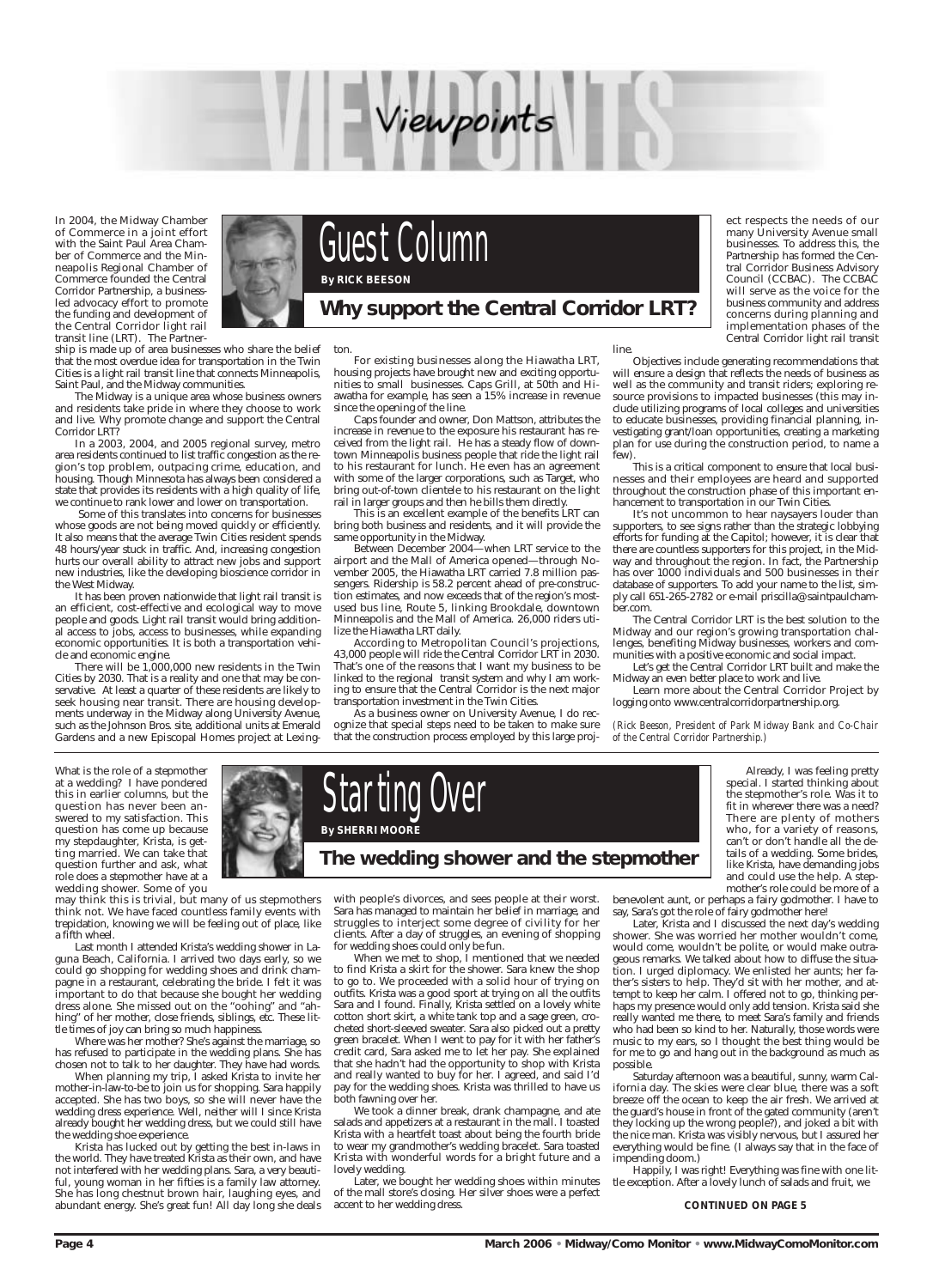I was recently on a spring family vacation to San Francisco. The beautiful weather was a nice break from the Minnesota winter doldrums. Just north of the city is a giant redwood forest called Muir Woods. It happens to be the place where a portion of one of the Star Wars movies was shot. Standing among these giant, benevolent Redwoods is peaceful and also very humbling.

I find myself thinking about these trees at the oddest moments – when I need a moment of enlightenment and clarity; when I observe the beautiful and intricate parts of life coming together. Many of the trees growing there are over a thousand years old. Imagine that. Some five hundred years before Christopher Columbus took a boat ride across the Atlantic and about nine hundred years before Como Park existed, some of these trees were in their infancy.

From the Como Zoo web

site: "[In] 1897 Como Zoo is founded when the City of St. Paul receives a gift of three deer. A pasture is fenced for them in Como Park." Lots of changes are taking place at the park more recently; not the least of which is the ongoing construction of the Tropical Encounters exhibit. I understand there are other major renovations on the way. With the completion last fall of the "Hodge Podge Park" in Como Town, I think Como Park is going to definitely be the place to be come this spring. But to me what may be more endearing is the recent announce-

ment that they had a new baby giraffe born here.

Well, I was actually digging around this month for information on the upcoming Como High School talent show. I wasn't able to find out much – except that it is Friday, March 24th at 7 p.m. in the high school auditorium. The organizer, Mrs. Chong Thao, is an English teacher. I did read some engaging thoughts from her teacher's web page. She writes: "I believe that most if not all problems stem from fear and ignorance and that education is our tool to demystify the "other"

and our own fears and ignorance. Understanding, then, can be cultivated…To have a voice is to have identity, thus power." So, I'm thinking I would really like to go to this talent show – to sort of get a flavor for what the arts are like at Como High; to hear each student's unique voice.

Speaking of the arts, I took my son Jonah to a concert last weekend at Como Park Lutheran Church. It was given by my friend Jonathan Rundman, whom I've mentioned here before. The concert was a benefit for a whole host of causes, including Habitat for Humanity. Jonah was as delighted with the band as I was, and we both found it pretty hilarious when Jonathan got a frog in his throat and temporarily lost his voice mid way through his third song. He recovered quite nicely, though.

While I'm well off the subject, here's another somewhat random thought: my son thinks I am the strongest and wisest person in the universe. Now, I'll not have any of you telling him otherwise – at least for the next fifteen years or so. But every now and then, I think it might be good for young Jonah to see dad fail at something (kickball, especially). My parenting instructor tells me it is as important for our children to understand how we adults deal with failure and loss, as to see us achieve and win.

With all this in mind, now for some reason I find myself thinking about those old Redwood trees again.

**www.MidwayComoMonitor.com • Midway/Como Monitor • March 2006 Page 5**

Next deadline: April 3 Next Issue: April 13

community bank built on a commitment to unparalleled service. We offer everything you expect from a bank-checking, savings, loans, Wealth Management, Internet banking, cash management services and more. We also offer some things you might not expect, like personalized service with a smile.





## **Starting Over**

#### **Continued from page 4**

were instructed to move our chairs to the grassy area of the yard to watch Krista open her presents. I followed the minister's wife and the other ladies at my table, and moved my chair to the side, behind the presents. I noticed an empty chair was placed next to me, but figured another guest would be seated there. Much to my surprise and chagrin, Krista sat down next to me, behind a large mound of presents piled on the lawn, directly across from her mother, seated at a table just a few yards away!! I thought about moving, but it would've looked funny, so I stayed. Krista opened her wonderful gifts and was so appreciative. If looks could kill I would've been skewered on a post and hung out in the town square.

Throughout the long hour of gift opening, I smiled politely and even joked a little. I thoroughly enjoyed the view from high on the hill, overlooking the ocean and listened to the sound of the surf hitting the rocks. The event was wrapped up with lots of smiles and warm wishes for the wedding.

Everything was great!! Krista's mother behaved, Krista was beautiful, I looked good in my best suit, and Sara was as beautiful as ever. We all had a wonderful time.

Yes, I am fortunate to have forged a loving relationship with my stepdaughter. We have both worked hard to get to this place. On the return flight, I pondered again, the role of a stepmother.



Anchor Bank is coming to the Midway. This fall, you'll find us conveniently located at Snelling and I-94. Anchor Bank is a

Perhaps it is to fill in wherever and whenever another mother is needed. Could it be as simple as that?

*(Sherri Moore is a freelance writer and former resident of the Como neighborhood. She welcomes your comments and can be reached at sherrimoore92@msn.com.)* 

#### **By JANE MCCLURE**

Transportation and transit have emerged as key issues as the St. Paul City Council and Ramsey County Board finalize their legislative agendas. Funding for Central Corridor and a push for a Constitutional amendment for dedicated transit and transportation funding are topping elected officials' lists for the upcoming legislative session.

2006 is a short session, so local units of government are focusing on fewer policy, budget and bonding requests than in the past. Much of what local elected officials will be doing this year is supporting priorities from

statewide or regional groups, such as the Minnesota League of Cities and Association of Minnesota Counties.

Legislators have made it clear they want to adjourn the session on time, said Nick Riley of Ramsey County's intergovernmental relations staff. "We're being mindful of that and are submitting fewer Ramsey County items." The county has passed several individual legislative items and is in the process of finishing its full legislative agenda. The city has adopted its bonding, policy and budget and support agendas, but is still adding items as the session nears.

One trend emerging is more partnerships and mutual support of legislation. St. Paul and Minneapolis council members met February 16 to review a first-ever joint legislative agenda for the Twin Cities. The two councils will each vote on the agenda prior to the start of session.

St. Paul City Council and Ramsey County Board members met February  $22$  to review their agendas and discuss ways to work together. Issues city and county officials share as priorities in 2006 are familiar ones preservation of state funding for various local government programs, support of increased criminal penalties for several different types of crimes, opposition to the phase-out of limited market value and opposition to levy limits. Both the city and county will be involved in discussion of how the state regulates local government's condemnation or eminent domain taking of property.

Riley predicts an on-time end to the session. "I think there's enough of a hangover from last year that this session will wrap up on time," he said. Last year state lawmakers went into special session, forcing a partial shutdown of state government.

Bonding requests are also

fewer and more targeted in 2006. At the top of its bonding list, Ramsey County is seeking \$50 million for Central Corridor, the light rail or busway connection proposed between the two downtowns. Metropolitan Council proposed \$10 million. Governor Tim Pawlenty's bonding list recommends only \$2.5 million.

Riley said the \$50 million is sought because the county needs to start banking local and state dollars for a match for future federal funding. The project has a cost estimated at \$840 million if light rail is built.

**CONTINUED ON PAGE 7**

## **Transportation, transit emerge as key issues for city-county legislative agendas**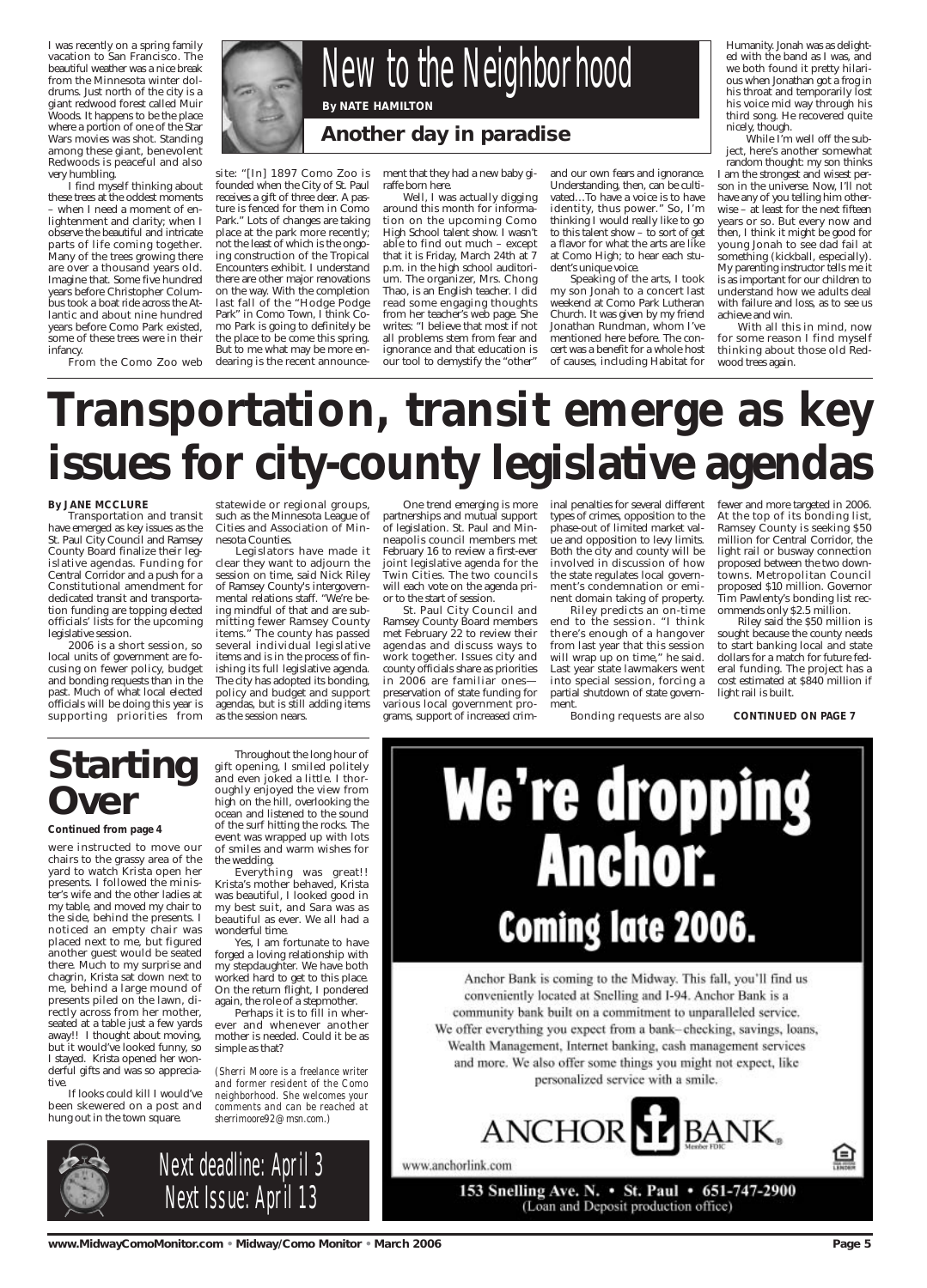#### **By JANE MCCLURE**

One of the Midway area's newest buildings may also be its most environmentally sustainable. From the solar panels on its roof to the heated floors of its ground-level work spaces and shop, Flannery Construction's new headquarters at 1375 St. Anthony Avenue features innovative construction and design, as well as features meant to highlight green building technology.

A large crowd jammed the new building for its February 23 open house. Many toured the building and learned about its "green" features. "Everybody on the team was just so proud to work on this project," said architect Peter Kramer of Roark Kramer Kosowski Design.

Company President Gerry

Flannery said the new building reflects the company's commitment to getting the best efficiencies out of its new building. The building will serve as a model for other projects and will be available for tours.

Family-owned Flannery Construction has been in business for 30 years. The company does residential, commercial and industrial new construction and renovation of existing structures. One new service the company will unveil in the weeks ahead is a professional maintenance and repair or handyman service.

"Stay tuned for that," Gerry Flannery said.

> The building is LEED-certified, meaning it meets a rigorous set of national standards for energy-efficient and sustainable design. Kevin Flynn, an architect

About 50 percent of Flannery's business is with non-profit corporations, such as community development corporations and

housing providers. Several of the city's non-profit developers were represented at the open house.

Non-profit and for-profit businesses could use green design and technology to reduce operating costs, as Flannery will in the years ahead. The goal in designing and building the new headquarters was to incorporate as much green technology and sustainable construction programs while at the same time have a seven to eight-year payback period, Jamey Flannery said. She oversees communications and is service coordinator for the business.

Mayor Chris Coleman said the new building reflects Flannery's commitment to the city and the environment. The mayor recently signed a U.S. mayors' climate control agreement, to commit the city to reducing "greenhouse gas" emissions. He thanked the company for leading the way in green construction.

While using green methods did increase building construction costs by about 6 percent at the front end, the result is a building that is 37 percent more energy-efficient. The payback period is estimated at seven to eight years.

#### **CONTINUED ON PAGE 14**

#### **Page 6 March 2006 • Midway/Como Monitor • www.MidwayComoMonitor.com**

## **Flannery Construction's new headquarters a testament to environmental sustainability**



*From the solar panels on its roof to the heated floors of its ground-level work spaces and shop, Flannery Construction's new headquarters at 1375 St. Anthony Avenue features innovative construction and design, as well as features meant to highlight green building technology. Above, architect Peter Kramer with owner Gerry Flannery poses in front of cubicals and desks made of recycled doors and other wood products. (Photo by Terry Faust)*



Mayor Chris Coleman said the new building reflects Flannery's commitment to the city and the environment. The mayor recently signed a U.S. mayors' climate control agreement, to commit the city to reducing "greenhouse gas" emissions.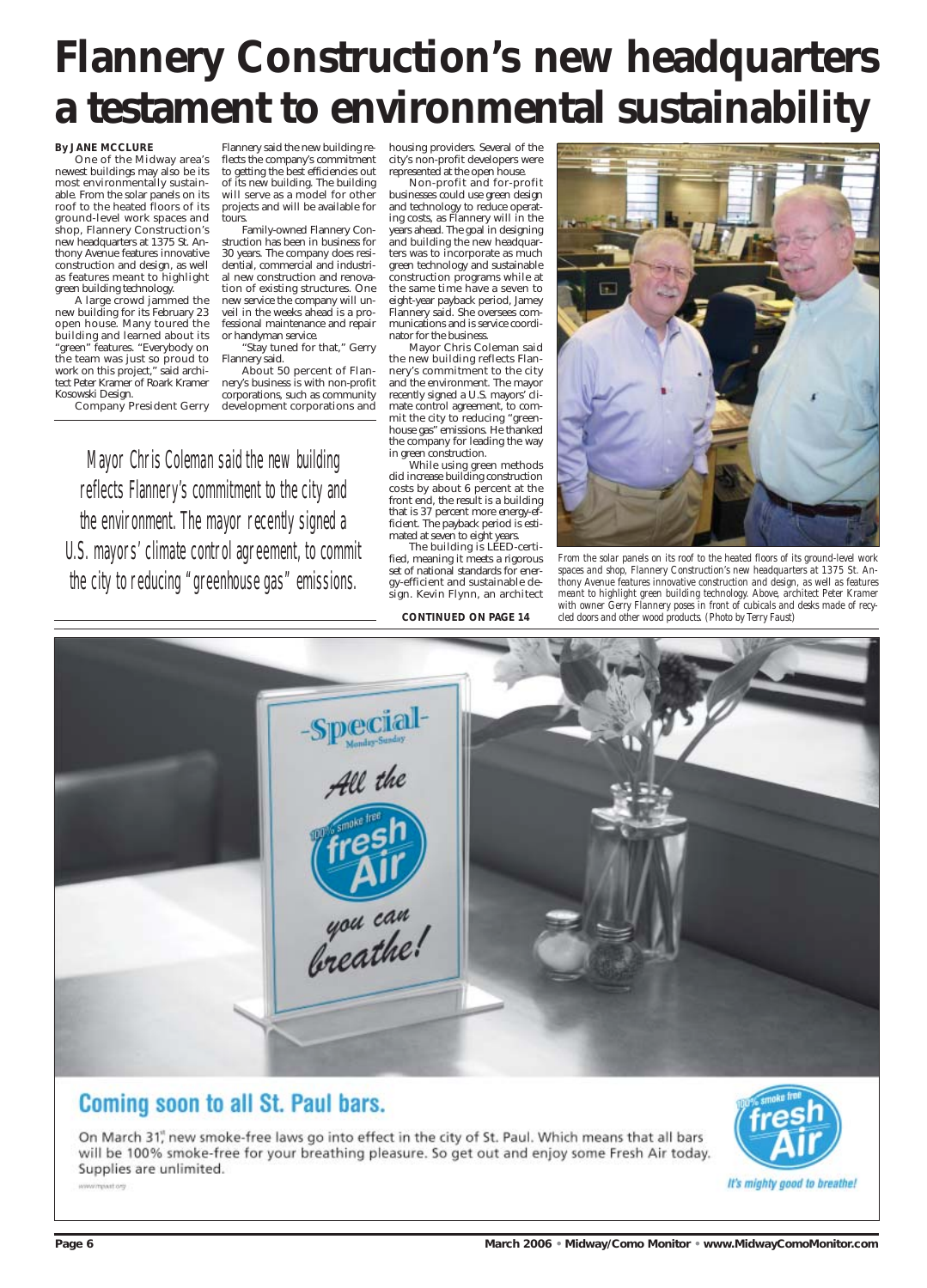## **Legislative agendas**

#### **Continued from page 5**

St. Paul and Minneapolis city councils are supporting the Central Corridor request, calling it the region's top priority. It is on a joint legislative agenda the two councils adopted in February.

The county is also seeking \$12.5 million for the conversion of Union Depot into a multimodal transit hub, to match a \$50 million federal contribution received last year. The city is supporting that request. It wasn't included in Pawlenty's bonding proposal.

Nonetheless Ramsey County, which is also supporting a num-

ber of suburban road and regional transit projects, did better than St. Paul in the governor's bonding package. None of St. Paul's six proposals, which the City Council adopted last fall, made it onto

Pawlenty's list. The council is now winnowing down some requests, which include Ordway Theater, Great River Park and bioscience development.

The city's top bonding priority remains \$12 million for Ordway Theater improvements, followed by \$10 million for Pierce Butler's extension to I-35E; \$12 million for the first phase of the Great River Park; \$10 million for Como Zoo improvements; \$7.5 million for Union Depot reuse as a transit hub and \$3.7 million for development of a bioscience corridor in the South St. Anthony Park-West Midway areas.

Planning funds for some projects rather than full project funding may be sought, said Wendy Underwood, St. Paul's intergovernmental relations coordinator. After a recent meeting with the St. Paul legislative delegation, she said, "they made it clear that their list will be shorter than ours."

Much attention this session will be focused on transit and transportation, especially the need for dedicated funding for operation of transit. That's why so many local units of government are supporting the proposed Constitutional amendment. If passed by voters in November 2006, the amendment would dedicate all Motor Vehicle Sales Tax or MVET funds to transportation and transit. At least 40 percent of the funds would be

earmarked for public transit and no more than 60 percent for highways. Currently about 54 percent of MVET dollars go to the

state's general fund. The St. Paul City Council unanimously supported the Constitutional amendment February 15. Ramsey County Board approved a similar resolution in January. The 2005 Minnesota Legislature passed a Constitutional amendment to be placed on the November 2006 ballot.

City and county officials are asking that the language proposed in 2005 not be changed. The ballot question was the only part of a 2005 House and Senate-approved transit and transportation package to survive the governor's veto pen.

Ramsey County Commissioner Rafael Ortega, who chairs the county's Regional Rail Author-

ity, said passing the MVET Constitutional amendment is "critically important." Ramsey County is seeking \$50 million for the Central Corridor project, as well as lesser amounts for the Union Depot multi-modal transportation hub project and the Rush Line and Red Rock transit corridors.

Support of MVET is also one

of 16 items on the St. Paul-Minneapolis legislative agenda. Both cities are also asking that funding for Central Corridor, a proposed light rail line or busway between the two downtowns, be considered a top regional priority.

Ward Five Council Member Lee Helgen chairs St. Paul's Ad Hoc Legislative Advisory Committee. He said having the state's two largest cities supporting a dedicated funding source for transit and transportation "sends a very powerful statement" to state lawmakers. He said that dedicating all of the MVET funds to transit and transportation provides stability for both needs, but especially for mass transit.

Now is the season of bothersome respiratory infections, causing all kinds of miserable symptoms, including coughing. As you probably know, the common cold usually resolves within 10 days, however the cough can sometimes linger for 6-8 weeks.

If you have a cough that doesn't resolve, or that is not accompanied by the other typical cold symptoms (runny nose, body aches, etc.) then you might want to see your doctor. While a respiratory infection is often the cause of an acute cough, a chronic cough can be caused by a number of different medical problems.

Causes for a chronic cough include allergies, asthma, heartburn, and medication reaction. It can sometimes be difficult to determine which of these problems is causing your cough.

Allergies can start at any time during your life. Symptoms include coughing, sneezing, increased mucous production, and itchy eyes. Causes are as varied as you can imagine: dust, pollen, pets, carpet fibers, building materials. If you move, change work places, make home changes, or get a new pet and then develop a cough, allergies are one cause of a cough that come to mind.

- Implant surgery & restoration Stabilize dentures
- Oral surgery Root canal therapy Laser decay detection
- Well trained caring, courteous professional staff
- No interest financing plans available

Allergies can be treated by avoidance of the allergen (the item that causes the allergy).

There are also medicines that can help. Some people take oral antihistamines on a daily basis to keep their allergies in check. When symptoms are primarily nasal in origin (mucous, postnasal drip) nasal sprays can work to reduce your symptoms.

When you have asthma, your lungs respond to irritants by becoming inflamed and constricted. This makes it difficult for you to exhale air, and you may feel short of breath. Common triggers for asthma are allergies, cold air, and sometimes exercise. Exposure to your own or others cigarette smoke can also trigger asthma. And—for some reason—exposure to cockroaches (or their poop) makes many folks have problems with asthma.

For some, the only symptom of asthma is a cough. Often this cough is worse at night, or after exposure to one of their triggers. Asthma can be mild or severe, you can have symptoms every day or only a few times a month.

Treatment for asthma includes first of all—avoiding the triggers. If medication is needed, inhalers are often used. You might need to use an inhaler very rarely, or daily. For exercise induced asthma, use of the medicine before exercising will allow you to do your good-for-you physical activity.

Severe asthma exacerbations require prompt attention and sometimes hospitalization. If you have asthma, you should have regular visits with your health care provider to ensure that your treatment is adequate and to develop a plan for what to do in case of worsening symptoms.

Now we get to heartburn this is one that surprises people. Most folks think that heartburn means a burning sensation in the center of the chest. Often that is the case. However, lots of people have all kinds of odd symptoms from heartburn. One of those symptoms is a chronic, nagging cough.

There are several over the

counter and prescription medications that treat heartburn. As with most ailments, eliminating the cause is preferable to medicine because all medications have side effects and—of course—financial costs.

So what should you avoid do to avoid heartburn? It is different for everyone but the following foods commonly aggravate heartburn: spicy and greasy foods, garlic, alcohol, peppermint (that might surprise you), caffeine, acidic foods (tomatoes are frequently a culprit).

Being overweight, overeating at meals, and cigarette smoking can also cause heartburn. Too much emotional stress may result in an over-production of stomach acid, making heartburn worse. So...I know, easier said than done...reducing the stress in your life is a great idea.

Finally, coughing as a medication complication is common for people who use a particular class of high blood pressure medicines. The class of medicines is called ACE Inhibitors. Common names for these medicines are lisinopril, monopril, enalapril. If you notice a cough after starting a new medication, mention this to your doctor.

Allergies, asthma, heartburn ... each of these topics deserve their own articles. If you have been bothered by a cough that doesn't seem to go away, consider these causes, and discuss your symptoms with your health care provider.

I hope you enjoy the last few months of winter free of coughs and colds. A final caution - if you have a fever and sore throat, especially without other cold symptoms, get tested for strep throat. There is a lot of it going around right now.

Remember to have fun. Stay happy and healthy.

*(Dr. Kilian is a family practice physician who lives and works in the Midway Como community. She believes that good medicine means caring for people as well as curing diseases. We want to address your health concerns so please let us know what topics you would like to see in future columns. If you have suggestions or questions, write to the Monitor c/o 1885 University Avenue West, #110, St. Paul, MN 55104. Or e-mail denisw@aplacetoremember.com.)*

- Zoom in-office tooth whitening as seen on ABC's Extreme Makeover
- Cosmetic tooth colored fillings
- Computerized anesthetic system
- Digital x-rays reduce radiation up to 90%
- Non surgical gum care Laser treatment





*Serving the Midway Como area for over 22 years* "For Care You Can Trust"

**Steven R. Hagerman, D.D.S. 1605 Minnehaha Ave.** (Just west of Snelling on Minnehaha)

**651-646-2392**

### **The common cough that lingers**

# Cares and Cures

**By JANE KILIAN, M.D.**

"I think there's enough of a hangover from last year

that this session will wrap up on time."

- Nick Riley, Ramsey County's intergovernmental relations staff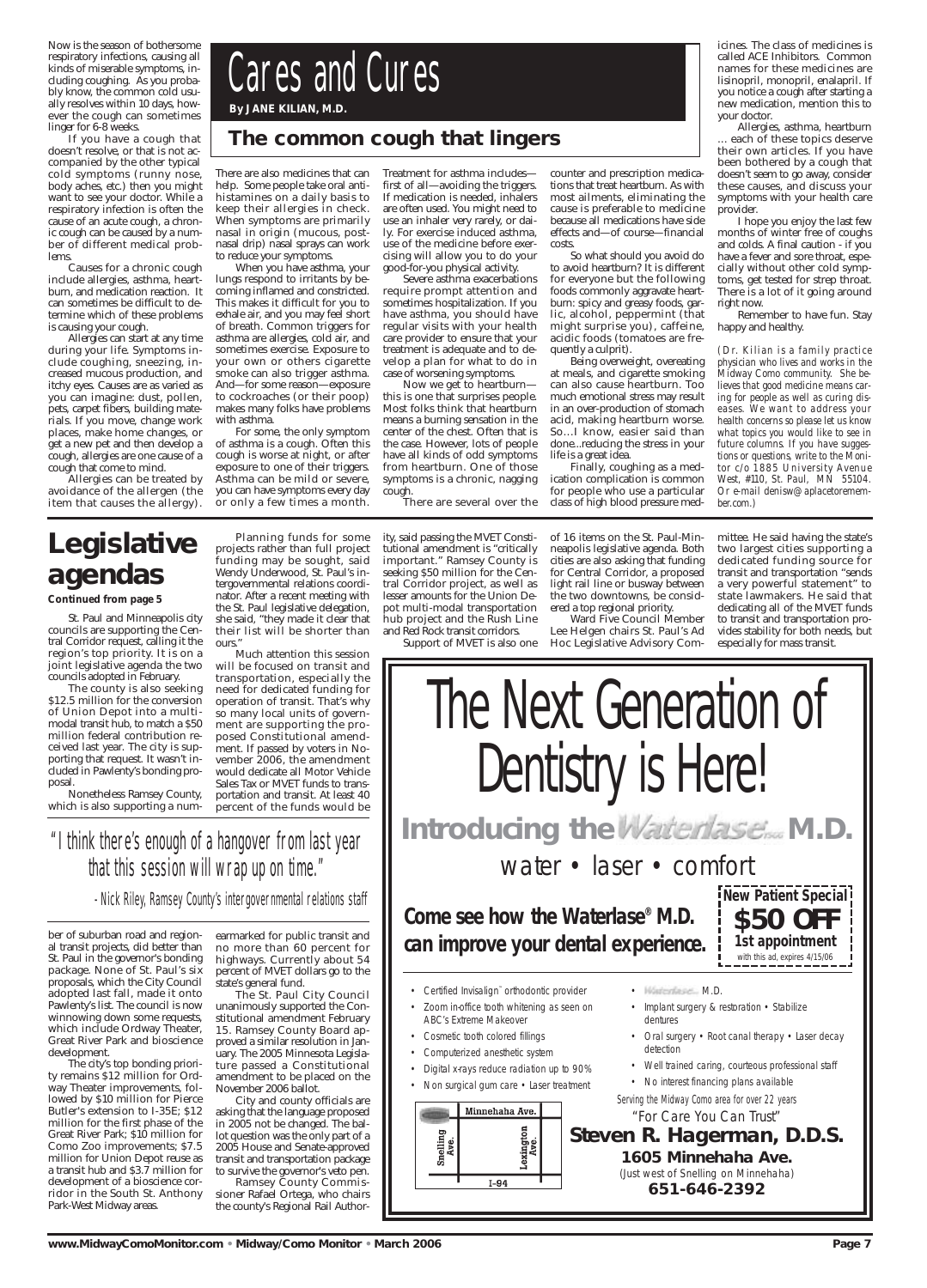#### **By DEBORAH BROTZ**

Just as spring turns people's thoughts to what's fresh and new, they start thinking about home improvements and gardening. And what could be better than talking to local businesses and contractors who work in their neighborhood.

This year, Sparc, a non-profit community development corporation, presents the 15th Annual Greater Midway Home & Garden Show at Crossroads Elementary School, 543 Front Ave., on Sat., March 18. Expanded workshops on energy-saving improvements, windows, gardening, kitchen design, color trends, pavers, and more will be held from 9 a.m.-2:30 p.m. The Exhibit Hall features local home improvement contractors/products, tree/garden experts, financing options, senior resources, and Q & A with Ramsey County Master Gardeners from 10 a.m.-3 p.m. There is free admission and parking.

> "It has evolved from the very early years of being housing policy oriented to being consumer home improvement howto oriented," said Hyser. "People can learn how to do it in the workshop and who can do it for you.

Before North End Area Revitalization (NEAR) merged with H-MARC to form Sparc, H-MARC held the Greater Midway Home & Garden Show.

"It was a tradition H-MARC started which fit into their mission to connect people with contractors," said Beth Hyser, coordinator of this year's Greater Midway Home & Garden Show. "They developed some grant and loan programs. They were incentives for folks to keep fixing their homes up."

The show has changed over the years.

While they used to have a keynote speaker at the show, they've gotten away from that.

"We're a show for real people who want to do things," said Hyser. "Maybe someone just wants new flooring and countertops. That's more attainable for a lot of folks. We'll show you how to remodel your kitchen without breaking the bank. We're the longest running community show in St. Paul."

While kitchen remodeling and the gardening workshops have been popular in the past, people may have to make choices between workshops they want to attend due to overlapping scheduled times.

"We have seven different workshops that are only run once," said Hyser. "The workshops weren't such a draw until we started renting space. Now, we're up to seven. I keep elbowing the school to give me more room so we can either repeat workshops or offer more. I'd love to repeat them."

With most workshops drawing between 30-50 people per workshop, Hyser thinks it's because people want to learn how to do things themselves.

"They want the knowledge with their home improvement dollars," she said. "They really want to stretch those dollars as far as they can. The show is sponsored by a community group that does not have a vested interest. People can get a neutral opinion because we're not trying to sell them a particular thing or only one way to do it."

Attendance at the show has steadily grown.

"The year I came in 1995, 80 people attended the show," said Hyser. "The first five years, 100 to 200 people came. Now, we're consistently getting 350 and up. One year we had over 1,000."

This year, Hyser expects about 400 people.

"We'd love to have more," she said. "We want everybody to come out. Last year was the first year we had seven workshops. We want to continue that again this year. We kept favorites and added on new things." One of the show's advantages is that people can get good advice from someone who is not vested in the industry. "Putting new windows in is not cost efficient," said Hyser. "Windows are the slowest payback. If people are doing it expressly for the energy they're going to save, they should look into how to make the old ones work as good as new ones." People can retrofit the old

window with a spring system, which costs about \$100 a window.

"You lose a lot of energy under the trim," said Hyser. "You can fill that pocket with insulation."

The show offers a window restoration workshop, "Energy Enhancements for Old Windows," from 9 a.m.-10 a.m., with Paul Schmidt, who teaches in St. Paul Public Schools Community Education. People can learn how to repair and weatherstrip the original windows in their home.

"He was so sick of hearing tales of woe," said Hyser. "People did not know what their options are."

With the average Midway house age in the teens and '20s, companies that sell windows would be replacing wood windows with vinyl.

"You should only replace windows because they don't fit well or are rotten but not for energy reasons," said Hyser. "At \$350 for a window in a box and someone to install that, it puts the cost at \$400-\$500 for a window. It's an enormous investment for most people to do that."

With housing values having appreciated greatly in the last 15 years and new families moving in, people are doing home improvements to turn their house into their dream home. The home improvements that will give you the best return when it comes time to sell the house are kitchens and bathrooms.

"Kitchens are number one, and bathrooms are number two," said Eric Oberg, broker for Eos Realty who is also a licensed builder for Oberg Construction & Development LLC. "If anyone is going to put money into their house in terms of remodeling, that's where they should put their money. In general, you get the largest return in investment in kitchen and baths."

Oberg thinks housing values have increased in the Hamline-Midway area because it's an up and coming neighborhood.

"In the last few years, property values have increased," he said. "It's a fairly affordable place for young couples to move into. A lot of value can be attributed to improvements they're doing in the area such as the proposed rail line. People see that as a possibility in the future and view it as a pretty good neighborhood because of that."

Oberg says Como is just a

Spend an evening discussing your future.

Join us for one of our information sessions and learn more about our graduate programs.

March 14, 2006 - 5:30 p.m. - 7 p.m.

**Graduate School of Education** Klas Center, 1537 Taylor Avenue, Saint Paul

**Graduate School of Liberal Studies** 

1500 Englewood Avenue, Saint Paul

#### **Graduate School of Management** Law and Graduate Schools Building, 1492 Hewitt Avenue, Saint Paul

#### To Register: Call 651-523-2900, e-mail gradprog@hamline.edu or visit www.hamline.edu



great place to live.

"It's seen a lot of improvement," he said. "A lot of people are putting additions on their homes. A lot of neighbors tore off their roof and put in a second story. People like its proximity to Como Park and shopping in Roseville. People like the idea of being close to things but are still in the city."

By far, the home improvement homeowners can do which doesn't cost too much but which will enhance the selling price of their home is painting.

**CONTINUED ON PAGE 13**

**Page 8 March 2006 • Midway/Como Monitor • www.MidwayComoMonitor.com** 

## **15th Annual Home and Garden Show turns attention to home improvements, gardening**



*This year, Sparc, a non-profit community development corporation, presents the 15th Annual Greater Midway Home & Garden Show at Crossroads Elementary School, 543 Front Ave., on Sat., March 18. Expanded workshops on energy-saving improvements, windows, gardening, kitchen design, color trends, pavers, and more will be held from 9 a.m.-2:30 p.m.*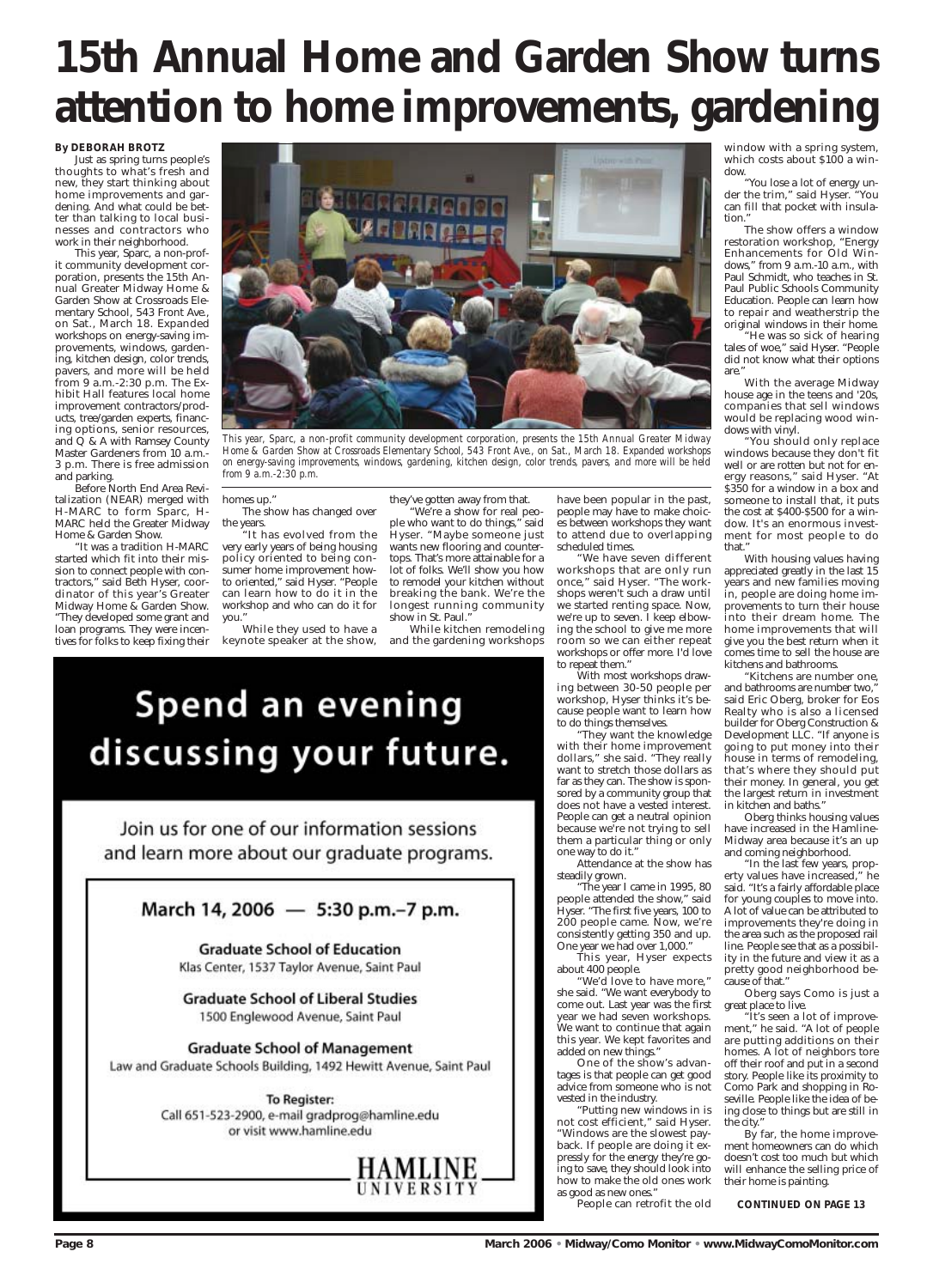#### **The Food Snob**

Hoa Bien is the "Little Engine That Could" of Vietnamese restaurants. It has never achieved the fame of Mai Village, nor the 'best kept secret' status of Tai Hoa, nor the passionate following of Saigon – all three just down the street on University Avenue.

That's a shame, because Hoa Bien has reliably served some of the best Vietnamese soups and stir-fries in St. Paul for a long time. It was just a handful of tables in a crumbling old building on University, just west of Lexington, but a real refuge on cold days when nothing but hot soup would do. And on one memorable occasion when I was restricted to clear fluids in advance of a certain invasive medical procedure, two bowls of Hoa Bien's broth kept me going for nearly 24 hours.

Now there is a new Hoa Bien, just a few steps from the old one, right on the corner of Lexington and University. It seems almost as large, if not as fancy, as the expanded Mai Village. As we drove up, the Bachelor said: "Does University Avenue really need two Pho palaces?"

After a meal in this large but modest space, I say yes. I do miss the old Hoa Bien, especially the manageable menu and prompt service. But just because I loved the caterpillar doesn't mean I can't appreciate the butterfly. At the new place, your choices have increased exponentially, including the opportunity to cook meat and seafood on a portable grill right at your table. I chose squid and beef, which came with rice paper spring roll wrappers, a bowl of warm water in which to soak them, and a garden's worth of lettuce and fresh herbs. The grilling, soaking and assembling process was messy and distracting, but gave the Bachelor plenty of fodder for wisecracks. If my appetite had allowed, I would have ordered the seafood clear noodle soup, my favorite Hoa Bien dish. Instead we sampled flan and a layered concoction of coconut milk, gelatinous green strips and sweet red beans. It was both tasty and dramatic.

The new Hoa Bien hasn't hit its stride yet. Service was slow and disorganized. But the food came out as fresh and appetizing as always, and by the time we left, every table was filled. You won't see a koi pond at Hoa Bien, but smiling faces and delicious food more than make up for that – at least for me.

### **The Bachelor**

The thought of walking up to an elegantly set dinner table and, with one grand swipe of my massive arm, sweeping everything that's been so carefully laid upon it to the floor can at times be almost irresistible. Granted, I am a man, so there is typically no rhyme or reason behind lusting for such a senseless, destructive act. We fellows just like to see things go crash. Yet, there are times when I would be more than justified to ruin yet another dinner party with my flailing arms. Take for example, those splendid affairs when the table is so choked with saucers, plates, butter dishes, salad plates, napkins, forks, salad forks, dessert forks, spoons, bread baskets, wine glasses, water glasses, table tents – you get the point—that you can't hardly reach across the table without ending up with a sleeve smeared with hummus and an elbow soaked in merlot….back comes my sweeping arm!

Although it was far from an elegant dinner affair, my lunch at Hoa Bien with the Snob and Cheapy certainly had my arm twitching. It all began when the Snob inexplicably decided to cook her own lunch. I know, I know.

In preparation, the waitress practically began piling my dishes into my lap to make room for the veritable kitchen the Snob would need. A giant bowl full of water, platters of raw this and that, and my favorite part, an immense portable grill just inches from my face. If it hadn't been for the threat of third-degree burns up and down my arm, the whole shebang could easily have end up on the floor.

When I wasn't waving smoke out of my eyes and dodging spatterings of hot grease, I found myself dining on a vegetable curry dish that was good enough to soothe my twitchy arm. The portions were plenty big, and the rice nice and sticky. The curry itself was a bit spicier than I'm used to, but I welcomed the distraction. Oh, man, I almost forgot. Our waitress! She certainly added a desperately needed bit of beauty to the cavernous, convention center-esque surroundings. If it wasn't for that big rock on her finger, I would have….oh who am I kidding. We both know I would have done nothing but silently pine for her, clutching the customer copy of the receipt she handed me to my massive chest night after night. Weep for me, Midway Como!

Back to the point of this review. So is Hoa Bien worth it? Sure. But if you're going to cook lunch at your table, you'd best be at least an arm's length away from me.

#### **The Cheapskate**

I wish you could all have been there for lunch with the Snob, the Bachelor, and me. (About half of you actually were, judging from the packed dining room and the line at the door.)

About 30 seconds into our visit, the Snob entered into her usual rapid-fire interrogation of the server, violating (at least in spirit) several international conventions on the treatment of suspects and prisoners. By now, the Bachelor and I know better than to intervene. We just fasten our seatbelts and enjoy the ride.

I did sit up and take notice, however, when I heard the server turn the tables on the Snob. "Do you like to cook?" she asked. And so it began … I have left it to the Bachelor to describe the unfolding of that debacle.

As for me, I have this oldfashioned notion that when I go to a restaurant, other people should cook for me. So I was relieved when my meal, the \$12.95 Hoa Bien Special Seafood, came fully assembled and ready to eat.

The Hoa Bien Special Seafood is a dish I recommend. For my money they could omit that particleboard of the seafood world, fake crab meat. However, the crispy fried-noodle nest was filled with plenty of other genuine seafood – shrimp, scallops, and squid strips – and the piles of bright-green, crisp-tender broccoli, peapods and bok choy made me feel positively wholesome about eating out. The whole dish was drenched in a tasty oyster sauce that permeated the noodle nest and made it a lot more fun to eat that much broccoli.

Mind you, \$13 dollars is a lot to pay for lunch from the Cheapskate's point of view. It was more than enough food for two meals, but somehow I forgot to pack up my leftovers. In truth, I was temporarily unable to perform the Activities of Daily Living, overcome with exhaustion

USE

If you don't need a "senior community"

right now, you'd fit

right in. None of our

from watching the Snob stir-fry, flip, dip, soak, stuff, wrap, fold and eat with one hand—while composing email on her Blackberry device with the other.

For the record, I side with the Snobista and against the Bachelorissimo on the tri-color yellow/green/red soybean dessert swimming in iced coconut milk. I like it. It's different – not in the sense used by my Minnesota forebears ("That's … different") but in the sense of "Hmm … It's not what I usually eat out of a parfait glass, but it's strangely compelling."

However, when I returned the next day for another heapin' helpin' of Hoa Bien hospitality, accompanied by two far less adventurous eaters, they did not echo the Snob's pronouncement that the bean dessert was "tasty and dramatic." There was drama, all right. But it was accompanied by a shudder and I think I heard the word "dreadful" in English and Slovak. There were faces of politely masked horror, and tentative poking at the parfait glass with a very long spoon. Never mind – more for me.

So if you visit Hoa Bien (or any other Asian restaurant on University Avenue, with the possible exception of Lee Ann Chin) with people who usually gravitate more toward Perkins and Keys, take my advice. First, don't bother to turn past page 1 of the menu (egg rolls, chicken wings, cream cheese wontons, chow mein, lo mein). Second, stay away from anything that might cause the Snob to use the word "dramatic." And third, for heaven's sake, let the professionals cook your food.

*(Editor's note: Contact the Gang of Three: withoutres@yahoo.com)*

### **Hoa Bien unveils new home on University**









"If you want to hear from someone who lives here, talk to me after your tour."

Gale Frost



cious Independent Living

ORNELIA

residents do either.

Our residents are here because they wanted to choose their next home instead of having it chosen for them. They also like the idea of living on a *continuing care campus* that offers all the care and services that they may ever need. The great neighbors are just the icing on the cake. If you're 62+, we still have some wonderful choices for you to explore - all with the security and amenities that you'd expect, plus available heated parking. Visit us at www.ehomesmn.org. Or call 651-288-3931 for a tour.

1840 University Ave W · Saint Paul MN 55104 Part of the Episcopal Homes family

Gale Frost looked at a dozen other

places before choosing us. That's why he has offered to talk with prospective new neighbors like you. We offer comfy, secure apartments with a menu of assisted living services for age 55+. One or two-bedroom and studio designs, most with views of Iris Park or our own private campus. Some are available through County programs. Visit us at www.ehomesmn.org or call 651-646-1026. We'll be happy to arrange a tour (and a talk with Gale).

1850 University Ave W · Saint Paul MN 55104 Part of the Episcopal Homes family ⋒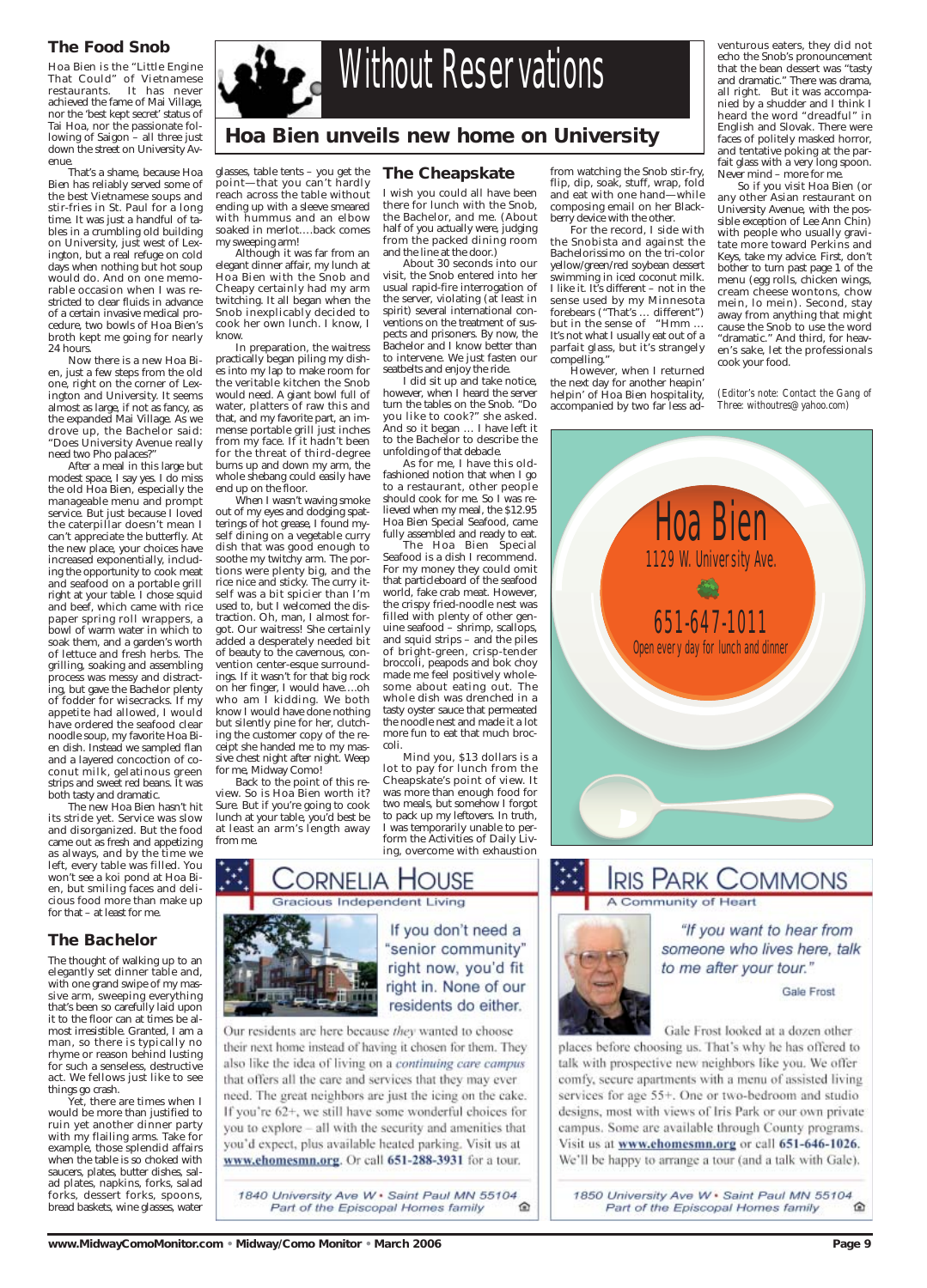

## Diabetes Awareness topic of program March 14

"Diabetes Awareness & Management" will be the topic at a luncheon for elders on Tuesday, March 14 at 1514 Englewood Avenue from 11:30 a.m.-1 p.m. The speakers will be a Registered Nurse and a representative who will demonstrate the latest testing devices and insulin pumps. Free transportation is available by calling Monica at 209-6542. Hamline Midway Elders provides volunteer & professional services to keep seniors in their own homes.

Hamline Midway Elders currently has the following volunteer needs: Daytime drivers to transport seniors to medical appointments; individuals, families and service groups willing to rake a senior's yard during the first two weeks of April; and a recording secretary for the board of directors (monthly meetings are held the third Wednesday of the month from 7-9 p.m.). Anyone interested in any of the above may call the Hamline Midway Elders office at 651-209-6542.

## Taxes and Stories at Hamline Midway Branch

The last winter storytime at Hamline Midway Branch of the St. Paul Public Library will be a Bedtime storytime on Tuesday, March 14, at 7 p.m.

Spring storytime for toddlers and preschoolers will be offered on Wednesdays at 10:30 a.m., from March 22 through April 12. Parents and babies are welcome. Spring Bedtime storytime for preschool and early elementary-aged children will be offered on Tuesdays at 7 p.m., from April 18 through May 23. All children are encouraged to wear their pajamas and bring a favorite bear or blanket to Bedtime storytime. Both storytimes will include storytelling, songs, fingerplays, and much more.

A 1991 graduate of Concordia University in St. Paul, Galvin and his family are moving to the twin cities after serving parishes in Canada and Nevada. Galvin's wide experience in urban, multicultural outreach equips him well for the work before him. He looks forward to meeting area residents, exploring ways to serve the community and "bringing people into a practicing and growing relationship with Jesus Christ."

Free tax help will continue to be provided for a limited number of people by AARP volunteers at Hamline Midway Branch. Hours are Fridays from 10:30 a.m. to 2:30 p.m. and Saturdays from 11 a.m. to 2 p.m., through April 15. Please access the requirements of the program on the library's website, www.sppl.org, under Web Links, Tax Help at the Library. For more information, please contact the Hamline Midway Branch Library at 651-642-0293.

## Hamline Midway History Group meets March 26

Hamline Midway History Group to hold organizational meeting at the Historic Hamline Playground Building—main level on Sunday,



March 26, from 3 p.m.-4:30 p.m. Please bring along a picture, artifact or a story, (if you have one) related to the Hamline Midway area or history.

This meeting is the first of several, to come in the future regarding Hamline Midway Home History. This first meeting is being held to identify core ideas for the group and get projects started.

For more information, go to HamlineMidwayHistory.org

## New director at Jehovah Lutheran Church named

Dean R. Galvin will be installed as Director of Christian Outreach at Jehovah Lutheran Church, 1566 Thomas Avenue, St. Paul, on Sunday, March 12 at the 10:30 a.m. service. Galvin and his family will also attend the earlier 9 a.m. service, and special music will be offered at both services. Following the installation a reception will be held in the church fellowship hall.

During his most recent parish experience in Gardnerville, Nevada, Galvin not only enabled outreach but also worked with youth and developed a weekly television program.

Galvin's oldest son attends Concordia University in Portland, Oregon. His wife and two younger children will join him in St. Paul at the end of the Nevada school year, and his youngest son hopes to find good fishing in his new home state of Minnesota.

For further information call Dawn at 651-644-1421.



*Dean Galvin*

## Eagle Scout award presented February 28

Thomas Newsom, 17, recently earned the highest advancement award the Boy Scouts of America offers to Scouts, the Eagle Scout Award.

Newsom was recognized in ceremony on February 28 at the St. Columba School.

A member of Troop 13, Newsom is one of approximately 4 percent of all Boy Scouts who attain the Eagle rank, according to Scoutmaster Nick Denkinger.

Each candidate must earn 21 merit badges and successfully complete a community service project to earn his Eagle; Newsom chose to Placed Triva questions along the walk ways of the Como Park Campus.

He has served as Patrol Leader and Quartermaster, attended the National Scout Jamboree in Virginia and worked at Tomahawk Scout Reservations as a counselor in training (CIT).

Newsom joins other outstanding American citizens who have become Eagle Scouts, among them former President Gerald R. Ford, Jr., astronaut Neil A. Armstrong, cinematographer Steven Spielberg, and the head of the F.B.I., William Sessions.

Newsom is a member of St. Columba church and is active in Tennis, Wrestling and Chess teams at St. Paul Central High School, where he is a Junior.

## Men's Club hosts annual spaghetti dinner April 1

The St. Stephanus Men's Club is hosting their annual spaghetti dinner on Saturday, April 1st from 4 p.m. to 7 p.m. The menu will consist of spaghetti and meatballs, bread, pumpkin dessert, and beverage. Donation is \$6 for adults, \$4 for children ages five to twelve, or \$15 per family household. Children under five are free. For tickets, contact Arnie at the church at 651-228-1486, Monday through Friday, from 9 a.m. until 3 p.m. St. Stephanus is located at 739 Lafond (at the corner of Lafond and Grotto)

Craft and Bake Sale for the Youth Ministry and Women's Ministry will be held in church

lobby during the supper.

## Celebration of Creativity presented May 6

Como Park Living at Home Block Nurse Program Presents a "Celebration of Creativity" on Saturday, May 6th, from 11 a.m.-3 p.m., at the Coffee Grounds, 1579 Hamline Ave. N.

Please Join us as we Celebrate Elders, Volunteers and Supporters of the Como Park Living at Home Block Nurse Program.

Art Gallery displaying creations from our multi-talented elders in the Como Park and Falcon Heights Communities. Including: Paintings, Paper Cuttings, Silhouettes, Writing, Quilting, Ceramics, Needlework, and much more!

Honor our Volunteers–A special recognition event at 1 p.m. honoring all of our kindhearted volunteers and supporters.

Enjoy a delightful cup of gourmet coffee and delicious soup.

MMSA Auction changed to Saturday, April 22 Maternity of Mary-St. Andrew School, 592 Arlington Ave. W., is having its annual silent and live auction on Saturday, April 22. This annual event had always been in February, however, surveys of attendees indicated that a spring date would be more desirable. The auction committee determined that February is a tough time to raise money. To reinforce the change from February to April, this year's theme is April in Paris. The auction is MMSA's largest fundraiser each year. This year's goal is \$90,000 up from \$81,000 generated last year. Like last year, the evening begins at 5 p.m. with

hors d'oeuvres, cash bar and viewing of silent auction items. A sitdown dinner follows in the gym beginning at 6:30 p.m. Shortly after dessert is served, the live auction begins. The silent auction will only close after the live auction has concluded. The committee is confident the event will sell out with 400 attendees.

Adults in the community are invited to participate in the following ways:

1. MMSA school children are selling raffle tickets for \$1 each (or \$20 per book). Each ticket gives you the chance to win \$500 cash or \$1,375 toward MMSA tuition (1/2 of the parishioner rate for a year's tuition). For the chance to win \$5,000 cash, a second raffle ticket for \$100 each is also available to purchase. Only 100 of those \$100 tickets will be sold.

2. We are looking for donated items for our silent and live auctions. Cash donations are also welcome.

3. If you'd like to attend the dinner and auction, tickets are \$25 per person.

To purchase raffle tickets or a ticket to the April 22 event, or to make a donation, please call MMSA school at 651-489-1459.

#### **CONTINUED ON PAGE 15**

**Page 10 March 2006 • Midway/Como Monitor • www.MidwayComoMonitor.com** 

## St. Paul Como B PeeWees sets 14-0 record

Congratulations to the St. Paul Como B PeeWees who ended their regular league season undefeated with a 14-0 record and on winning the TC District Championship on Thursday, February 16 at Highland Ice Arena. Once again, two fierce competitors, Como and Mpls. Southwest, gave the crowded arena a great hockey game. In the first period, Southwest snuck one in on Como's goalie, Travis Kurth. Despite the number of shots, Como was not able to answer with a goal until late in the second period when Kyle Christopherson scored on an assist from Alex Novak.

In the third period, Colin O'Brien popped one in for the goahead goal with assists from Mike Eng and Brenden Monn-Kreitz. However, Southwest was not ready to give up and tied the game less than two minutes to go. Then with 37 seconds left in the game, the second penalty of the entire game was called on Como for interference. Como's offense, defense and goalie stepped it up and protected the goal fiercely as the game went into overtime. With just over four minutes into overtime, Mario Rubi passed the puck to Colin O'Brien who was able to maneuver past two d-men from Southwest and sink one in the net for the winning goal.

It took the effort from every Como player to pull this win out. Congratulations to all and good luck in Regionals. Team members include: Joey Kray, Alex Novak, Adam Kusterman, Chauncey O'Brien, Colin O'Brien, Adam Carrillo, Conor Comiskey, Mike Eng, Adam Ayotte, Brenden Monn-Kreitz, Alex Lee, Nathan Abbott, Mario Rubi, Kyle Christopherson, Billy Darwitz and Travis Kurth. The team is coached by Al Imbrone, Kevin Comiskey, and Brian Belde.

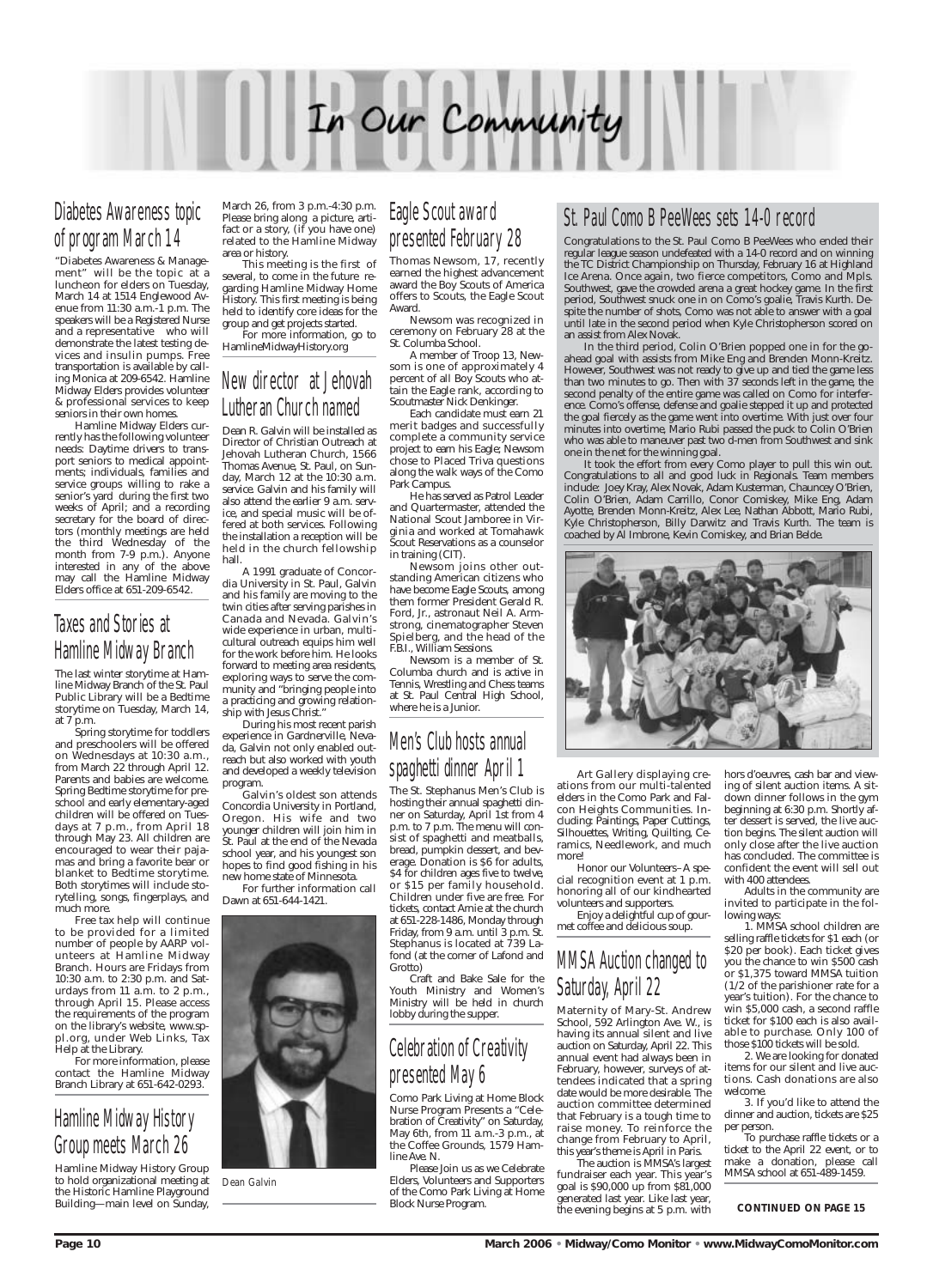**www.MidwayComoMonitor.com • Midway/Como Monitor • March 2006 Page 11**

## **Give Your Child A Great Start In Life**





- •Community of Faith
- •Excellence in Academics
- Small Class Sizes
- •Individual Attention
- Extended Day
- •Financial Aid Grants

**Call today to schedule a tour of MMSA with our principal 651-489-1459**

www.mmsaschool.org

**Central Baptist Church 420 Roy Street N., St. Paul 651-646-2751** *Dr. Ronald Saari, Senior Pastor* **SUNDAYS AT CENTRAL**

9:15 a.m. Sunday School *Classes for all ages* 10:30 A.M.WORSHIP SERVICE

5:30-6:30 p.m. Super Suppers (reservations needed–651-646-2751)

# "Oooh, that hurts!"

THE NEXT TIME you have something snap, bend, stretch or

generally go beyond where it should, we can help to put things right. With superior quality, easily accessed and affordable care. Early and late hours. Call anytime to know more.



Offering comprehensive care since 1965: From OB/Gyn, Pediatrics and Family Medicine to Internal Medicine and General Surgery, from

Nutrition Services and Occupational Health to on-site Radiology and Labs, and more.

**FRIDLEY MEDICAL CENTER 763-785-4500** ROSEDALE MEDICAL CENTER 763-785-4300 BLAINE MEDICAL CENTER 763-785-4200



www.multicare-assoc.com

**Wednesdays** 6:00-8:30 p.m. Youth (junior high and senior high) 6:30-8:00 p.m. Children's Program - an exciting program 6:30-8:00 p.m. Worship Choir Rehearsal 6:30-8:00 p.m. Adult Bible Study **Daily Child Care** 6:30 a.m. - 6:00 p.m. Monday-Friday Care for children ages 6 weeks through Pre-kindergarten Before and after school care for Kindergarten through age 12 **Looking Ahead...** Kids League (Summer School Age Program) *Registering now!* **Call: 651-646-2846 NEW PROGRAM**

But that resurgence and increase in property values and housing revitalization in surrounding neighborhoods are reasons to stay, Krebsbach said. "I think all of the bad times are behind University Avenue." Citing the amount of new commercial and residential development, he added, "Don't tell me people don't have faith in the area.

## **Whitaker**

Kline Oldsmobile was at 1469 University. Owens Motor Sales, St. Paul's oldest Hudson dealer, was at 709 University. Bud Johnson sold Pontiacs at 1515 University and Hayden Motor Sales offered Fords at 1800 University.

Changes came in the 1950s and 1960s as some vehicle models ceased production. The move away from University Avenue accelerated in the 1980s and 1990s. The eight remaining new vehicle dealers in 1980 formed a Midway Auto Dealers Association. "The intent of the association is to stress the convenience of shopping at the easily accessible car dealerships on University Avenue," a *Pioneer Press* article stated. James Smith of Royal Olds and Krebsbach were the association co-chairs.

In the 1990s dealerships leaving University included Metro Mazda, Wilkins Dodge and Rick Kline Oldsmobile and Isuzu left University and Fairview for a Maplewood location. That left just Midway Chevrolet-Geo and its companion dealerships Midway Hyundai and Midway Suzuki, Whitaker Buick Jeep Eagle, Ron Saxon Ford and Rihm Motor Company.



Steve Whitaker and Tom Krebsbach may disagree on University Avenue's viability as a new vehicle sales center. But they do agree that the street and its surrounding neighborhoods are changing for the better.

Whitaker serves on the Midway Chamber of Commerce Board. "There's a lot of exciting redevelopment plans on the drawing boards here," he said, noting plans for a Super Target, continued housing development and the possibility of light rail transit on University. He expects Whitaker's four acres of property to sell and become part of the redevelopment resurgence.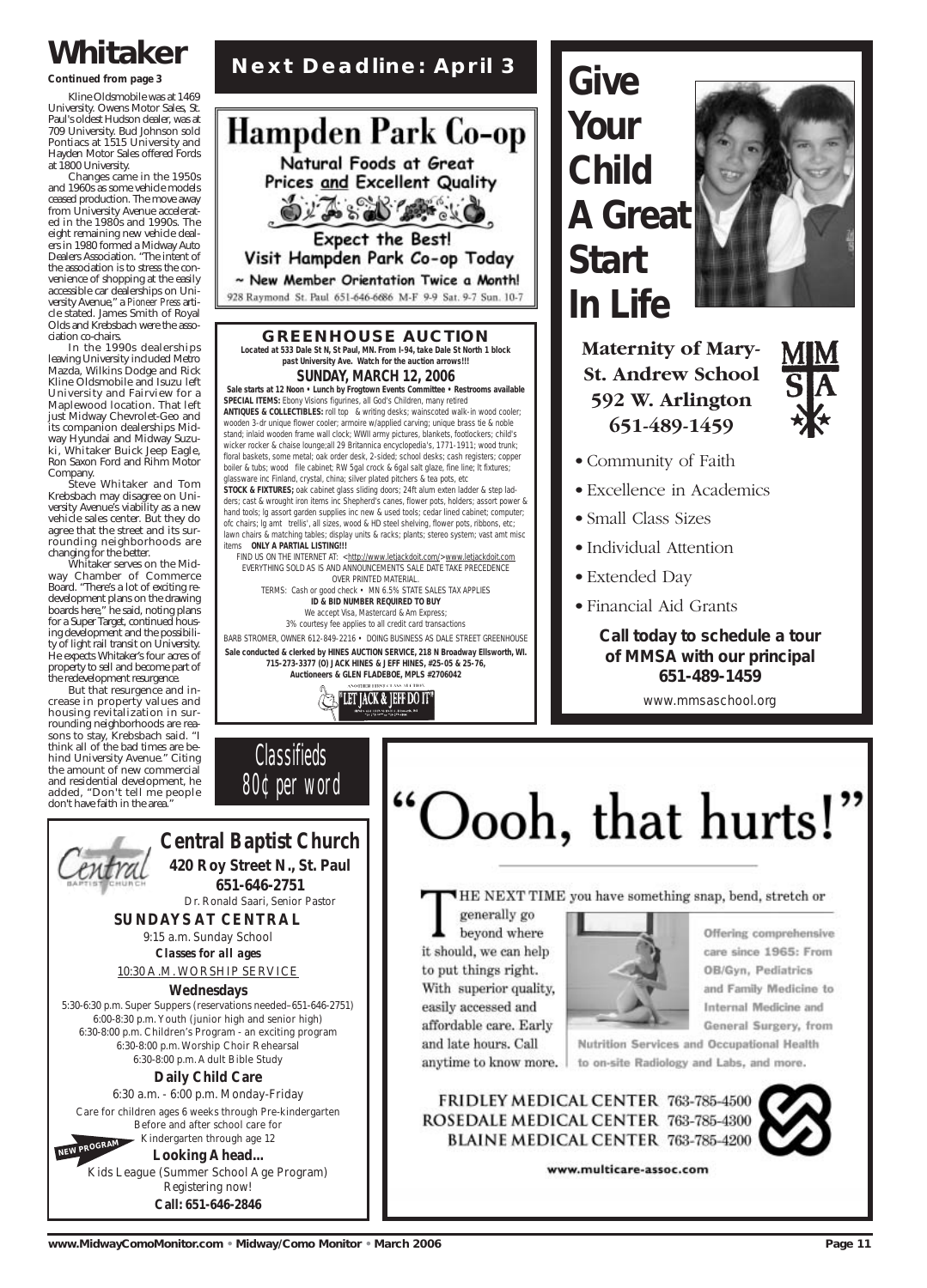#### **By JANE MCCLURE**

A development proposal to put more than 500 college students in new buildings in an industrial area could generate debate well beyond St. Anthony Park neighborhood. The St. Paul City Council voted 6-0 February 22 to uphold an appeal by St. Anthony Park Community Council against the development. But upholding the appeal doesn't block the development of 150 units of student housing at 2669 Territorial Road.

Ward Four Council Member Jay Benanav noted there is disagreement over whether the project should be regulated as rooming house or apartment units. "The truth is it's neither," he said. Benanav suggested ways the JPI Development could move ahead, while allowing for a study of future student housing developments.

JPI Development is required to rezone the Territorial Road property and obtain a conditional use permit for the project. The developer is well on the way to getting that permission, getting a zoning variance approved February 24 by the St. Paul Planning Commission.

also voted February 24 to recommend rezoning the property from industrial to traditional neighborhoods use. The rezoning decision will be made by the City Council, after another public hearing. No hearing date has been announced. It will either be March 15 or April 5 at the earliest.

Benanav also said the development should have a conditional use permit.

The Planning Commission Paul Planning Commission and

The rezoning hearing will most likely mean a continuation of debate over the project. SAPCC wants the area to be used for industrial development, possibly as part of the Twin Cities bioscience corridor and not for housing. The district council contends that rezoning the site for housing is illegal spot zoning and should be denied. The Prospect Park and East River Road Improvement Association is joining SAPCC in opposing the project.

But the property owners and developers indicated that industrial and commercial users are not interested in the property. Owner Hubbard Broadcasting had considered using it for an expansion but those plans didn't materialize. But the bigger decision the St.

Each bedroom occupant would share a kitchen, bathroom and living room space with one to three other residents in a suite arrangement. Sharing of these rooms is included in each room **lease** 

City Council may face in the weeks ahead is this: How should multi-unit buildings meant to house students be regulated? The buildings are growing in popularity for students who want to live off-campus, yet don't want the hassles of traditional rental leasing. But are the current standards for apartment buildings and rooming houses adequate for what is a fairly new land use? Which standards should be applied?

Or is there a need for a new, separate zoning code definition. If the answer is yes to that question, expect residents of St. Anthony Park and other neighborhoods near colleges to weigh in over the next several weeks as the Planning Commission and City Council hammer out a new zoning definition. That could have implications for future developments meant to attract student residents.

Similar student housing developments have been discussed in recent years in the Merriam Park and Snelling-Hamline neighborhoods. A few years ago University UNITED did a study that urged the construction of student housing on University Avenue, on the Johnson Brothers Liquors warehouse complex site. That site is now being developed as housing.

But while access to transit and convenience to the University of Minnesota and other area schools could make the area more attractive for large student housing complexes, there are questions about density, adequate off-street parking and access to services. Benanav said there's a need for study, because city regulations currently don't cover a development like JPI's.

At issue is a 4.2 acre site at the northwest corner of Territorial Road and Berry Street, near the Minneapolis-St. Paul border. It is surrounding by industrial uses on the St. Paul side and residential uses on the Minneapolis side. It is north of the KSTP broadcast studios.

Last year the city's zoning administrator decided that the proposed student housing development is a rooming house. The rooming house designation was applied because each bedroom in each two to four-bedroom unit would be leased separately. Each person leasing a bedroom would have his or her own key for that room. Each bedroom would also



JPI disagreed, saying the building is an apartment house. The developer appealed that decision to the St. Paul Board of Zoning Appeals (BZA), which voted 4-3 in December 2005 to uphold the appeal and designate the property as an apartment building.

St. Anthony Park Community Council appealed the BZA decision. Community Organizer Nina Axelson said the development and the BZA ruling are raising concerns about the JPI development and other potential projects. While the biggest issue is how the housing units are classified and regulated, other worries center on traffic, parking and density.

Lack of parking is a concern, although Axelson notes that neither rooming house nor apartment designation would provide enough off-street parking for as many as 525 residents.

Another issue is the land use itself, said District 12 Board Member Ray Bryan. The community council is undergoing a community planning process, to update its district plan. He said the district council wants to see the land remain zoned for industrial use. "We feel that's a more appropriate land use than housing, especially housing aimed at students."

But JPI and Hubbard Broadcasting representatives argued that the BZA didn't make an error and that the decision should stand. They also argued that the appeal should be rejected because a statemandated 60-day deadline to hear zoning cases has passed. the St. Paul City Attorney's Office disagrees with that interpretation and said the City council may properly consider the District 12 appeal. Thinking that the project was free to move ahead, the developers then racked up costs for surveys, architectural drawings, a traffic student and engineering work.

Attorney Eric Galatz noted that St. Paul has 33 rooming houses, including fraternities and sororities. The key difference between the JPI proposal and rooming houses is that in rooming houses, landlords control kitchen, bathroom and living room space—not the tenants. In JPI's buildings the tenants would control those spaces, just as any other apartment dwellers would. Galatz listed several other differences between rooming houses and the JPI building, to further make the case that the development should be regulated as apartments. Average rooming houses in St. Paul are older buildings can cost less per square foot than the JPI buildings. Also, far fewer people would be sharing kitchen, bathroom and living rooms spaces. In rooming houses as many as a dozen people may share those spaces. In the JPI buildings, only two to four residents could share those spaces.

**Page 12 March 2006 • Midway/Como Monitor • www.MidwayComoMonitor.com** 







**Sharon Vance** 651-523-7883 651-523-7813



THE LEADER IN IMPROVING OUR URBAN COMMUNITY





we're new to the neighborhood. come visit sometime! (Sunday at 5:00 p.m. would be perfect) classic hymns, time-honored confessions, Biblical preaching, Reformed worship. come see what we're about. you may just find home. Worship Sunday 5:00 p.m. Bible Study Tuesday, 7:00 p.m. 1040 Como Avenue, Saint Paul (2 blocks east of Lexington)

www.missionopc.org

WE PUT GREAT **HOME LOAN RATES** IN THE PALM OF YOUR HAND.

Professional prescription compounding · Free blood pressure monitoring · Delivery in the Midway area

## **City Council wrangles with siting of housing development for local college students**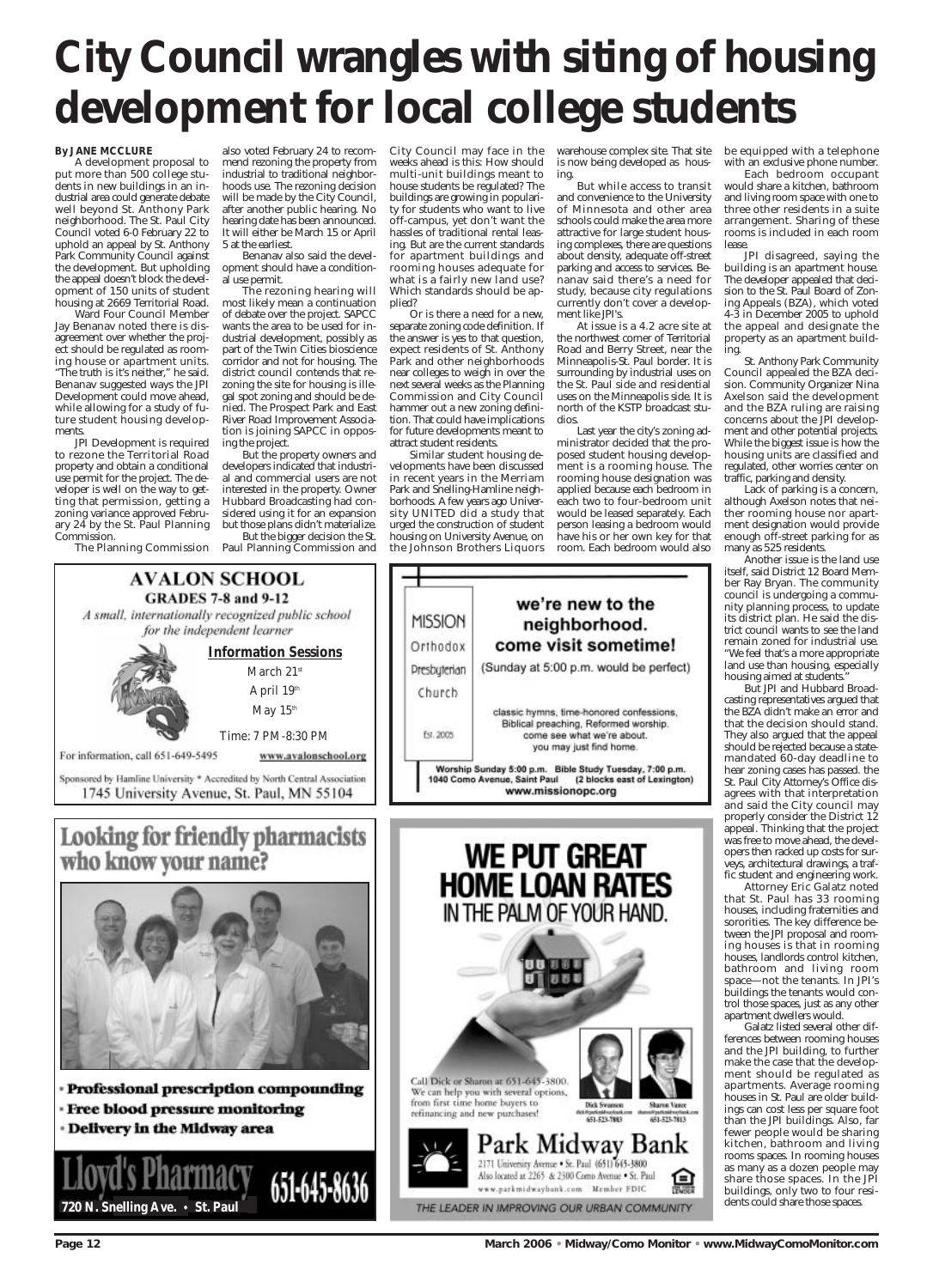**www.MidwayComoMonitor.com • Midway/Como Monitor • March 2006 Page 13**

## **Manager Trainee**

Great benefits and earning potential. Career opportunities available upon completion of training program. Bachelor's degree in a business field required. Must be open to relocation. Additional \$2.50 per hour for weekend hours.

We are looking for an aggressive and responsible person to own and operate their own guest delivery truck. Super security with a growing company. Don't wait, this could be your opportunity of a lifetime!

## **Be Your Own Boss!**

## **Morning Stock Crew**

Positions Available: 5 AM - 9 AM. No nights. No Holidays. Additional \$2.50 per hour for weekend hours. Perfect position for the semi-retired, and stay-at-home mom that are looking to get out of the house.

*Qualified candidates can apply in person or forward resume to:*



**2005 West University Avenue, St. Paul, MN 55104 Fax: (651) 645-9809 www.menards.com** *drug free workplace*

### **Doris Menne Allstate Insurance Company**

1575 W. Minnehaha Ave (Corner of Snelling and Minnehaha) St. Paul, MN 55104 *DorisMenne@allstate.com*

### **Auto • Home • Life FINANCIAL PRODUCTS**

If you think you're paying too much for your insurance, call me for a *FREE* no obligation evaluation.

**651-917-2445 • Fax: 651-917-2441** MN Ins. Lic. #2010513



### **Home and Garden Show**

#### **Continued from page 8**

"It's the most inexpensive way to freshen up a home," said Oberg. "Paint can make nice, bright, white ceilings. Most people don't realize their ceilings are not bright and white."

The second thing is floor coverings.

"They're a little more expensive," said Oberg. "Old dated carpeting that has stains or is an outdated color or has seen a lot of visible wear and can't be cleaned or revitalized should be replaced. It's



People can also replace linoleum.

Champion has since moved to Rosedale, and Polar Chevy is on Highway 61. As time passed, most of the dealers moved to suburban **sites.** 

> "A lot of houses have hardwood floors," said Oberg. "One of the cheapest things to do is to remove the carpet and expose the hardwood floors. Hardwood floors are back in style. It's a pretty small expense to remove the carpeting and throw it away."

"People who moved out were improving what they had," Krebsbach said. "They either outgrew their space or were in a poor location.

> The Greater Midway Home & Garden Show is important because it's a free community event.

'Right now we're the only car dealer left in Saint Paul," Krebsbach said.

> "The whole purpose is for people to improve their house in a cost-effective way," said Hyser. "The show isn't there as a money producer. It's there for people to make smart home improvement invest-

ments. If you want to remodel your kitchen, you can find a couple of experienced kitchen designers and contractors. We've narrowed the list down to folks who are interested in working in St. Paul."



Hyser hopes many people take advantage of this fun community event.

"I really hope the 400 plus folks who attend really come away from the show feeling more knowledgeable and confident and get good tools to start with even if they do not have the cash to do it all," she said. "They can continue to use the show as an ongoing resource as they work through their list of projects. The show encourages folks to keep their home up."

"Chevy is the top seller this year," he said. "Eight years ago, Ford had an 890,000 car/truck lead over Chevy. It dwindled to an 8,000 lead last year, and we put in lots of pressure to beat Ford this year.

#### **By JAN WILLMS**

Midway Chevrolet is staying put, according to owner Tom Krebsbach.

The car dealership has been a presence on the Midway since 1922, and at its present location at 1389 University Avenue since about 1926.

> Every mature company goes through problems," he said. He feels that Ford and GM are at a disadvantage, because other plants start up in states where there are no unions.

"The area was a bustling auto mecca when I first started working there full-time," Krebsbach said. This was in 1973, and his father, who had started working for Midway Chevrolet in 1958, had just purchased the dealership.

Krebsbach said there were about 16 car dealers on University Avenue at the time.

"We were the largest Chevy dealer in the whole region," he said. "Polar Chevy had started out of a gas station. There was another Chevy dealer on Grand and three on Lake Street. We and Champion were the two Chevy dealers on University."

With the recent closure of Saxon Ford and the impending merger of Whitaker Buick, Midway Chevrolet will soon be the only dealer on University.

"It's kind of dumb luck, but we're located on the best part of University. We're right across from Wal-Mart and Target, and there is big retail traffic in our vicinity."

Krebsbach said that Saxon Ford was on a part of University Avenue where traffic flow has been virtually nothing, down by the Capitol building.

"Saxon has three other dealerships, and they have a very good operation," he added.

He said the demographics for Buick have changed drastically, and that company does not have as wide of a buyer choice.

"Buick has been trying to convince dealers to sell or merge," he said, "and they were able to put something together for Whittaker," he said, adding that Whittaker also has run a good dealership.

He said that when many dealers were heading for the suburbs,

Midway Chevrolet remained on University because his father had just purchased the business and had no money to move. Also, the dealership had plenty of space. It is the second or third-largest land owner on University, covering two and a quarter city blocks. There is plenty of space for selling new and used cars, a repair service, and the company has its own gas station.

'We also had a good location on University," Krebsbach said, "and there was no reason to move."

Krebsbach said that Ford business is off dramatically in this region compared to General Motors.

Krebsbach said dealers count the vehicles sold each year in two ways. When they sell a car, at the end of the month they report the number of sales to the main company. The other way is to check sales by registrations, reported by R. L. Polk.

"In mid-June, Ford said they had outsold Chevy by registrations. But for 40 years, they have based their sales on what the dealers report. This is the first time they have wanted to go by R. L. Polk and not by the number of cars reported sold."

Although Ford has had a difficult year, Krebsbach said he thinks things will get better.

"There is severe labor advantage over Ford and GM products," he said.

Krebsbach said the quality of domestic cars has also greatly improved.

"Ten or 15 years ago domestic cars did not meet the standards of imports," he said.

"People tend to remember this, but today the quality of our cars is superb, and they're all equal to the imports."

During his many years on the Midway, Krebsbach has seen car sales go through periods of decay and has also seen them flourish.

"For the past five or six years, there has been a lot of development and urban renewal," he said. "Businesses along University are growing and growing."

He said the area does not have much crime compared to other parts of Saint Paul.

"Target and Menards would not put new buildings in a blighted area," he said.

Krebsbach said that if light rail comes to University, it would be hard to operate during the construction phase, but he is holding his opinions until something happens.

"University Avenue has the highest-use bus route in the state," he said. "Why take something that's working, and change it? Light rail won't do what so many starry-eyed people think it will. And who will pay for the extra cost?"

But whatever happens, he is confident in his business' ability to remain in its Midway location.

"We still need to have people in a five or six-mile radius keep us on their shopping list," he said. He said that when city dwellers shop in the city for big ticket items, rather than going to the suburbs, their tax dollars go back to Saint Paul.

He said that a woman had called him last week, concerned about paying extra sales tax in Saint Paul.

"Cars are exempt from the sales tax increase in Saint Paul," he said. "I thought everyone knew that. If that were not true, I would have gone out of business long ago."

He said that part of his company's staying power, besides the location and space, is the quality of employees. "Most of our employees have been with us for many years," he said. "We also have a wider selection of vehicles for people to choose from."

He said that the days are gone when someone would leave the house Saturday morning and go out looking for a car, running from one dealership to another, unsure of what they might purchase.

"Most people research on the Internet the kind of car they are looking for," he said. "Once people make a decision, they pretty much know what they want to buy."

Krebsbach said his company has a website run by his daughter at midwaychevy.com.

"For being in an old part of town, we're pretty progressive," he added.

## **Midway Chev plans to stay anchored in the Midway**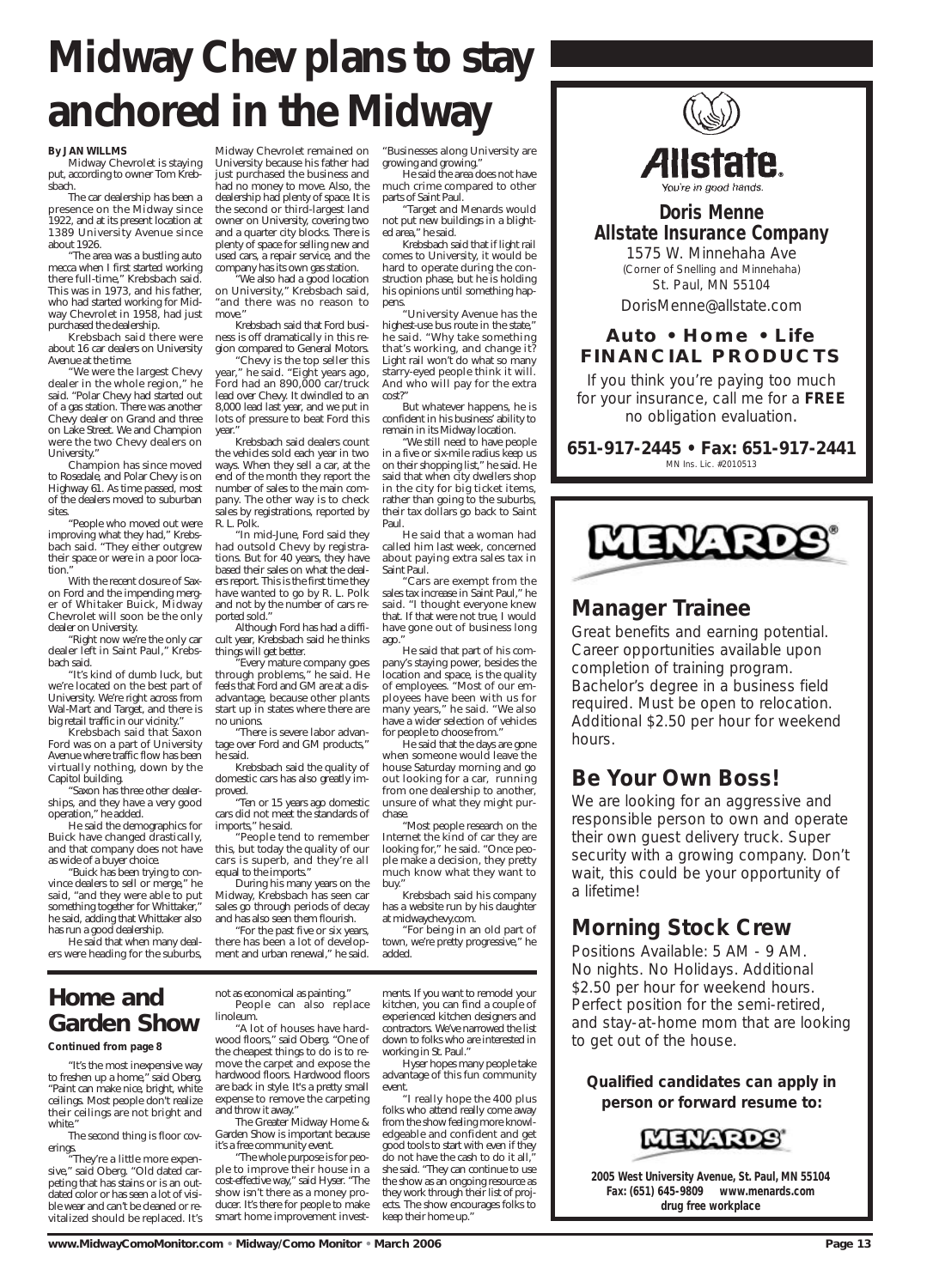**Page 14 March 2006 • Midway/Como Monitor • www.MidwayComoMonitor.com** 

- % Professional Full Service
- $\star$  Lower Commission  $\star$  16 Years Experience
- % Top Selling Agent
- 
- $\star$  Service You Can Trust

## **LOW COMMISSION RATES Save you lots of \$\$\$**



HealthEast<br>MACALESTER/<br>GROVELAND CLINIC

## **Kathryn Janisch • 651-699-3028**



HealthEast

**Flannery**

#### **Continued from page 6**

and board member of the Minnesota Chapter of the United States Green Building Council, said the new building is important for a couple of reasons. Not only was it built in a way that is better for the environment, its design promotes better community health.

During construction, crews hauled out old appliances and other debris that had been buried on site for many years. The two-story building is slabon-grade construction. Recycled materials were used as much as possible in construction, including converting doors into desktops and reusing ceiling tiles. Boards on the stairwell railings are reclaimed Douglas Fir. Office dividers are made of wheatboard, a material made from wheat stalks. The company also purchased locally produced materials to reduce costs of transporting materials.

The building's rooftop solar panels provide renewable energy. Employees joke that the building is a giant radiator, with a boiler and pipe system as part of a high-efficiency heating and cooling system. Flannery will generate much of its own electricity. Additional power purchased from Xcel Energy is through an initiative that supports wind farms in southwestern Minnesota.

The building also has a white roof system, which is meant to reduce air conditioning costs in the summer.

Windows in the buildings were placed so that between 80 and 90 percent of the employees have daylight and views.

The building is designed in a way to better manage storm water and reduce flow into the storm sewers. Landscaping and shade trees were chosen that would need less water and maintenance.

Materials used in construction, such as paint and sealants, were chosen to reduce toxicity. There was a two-week gap between interior work and movein, so that the work environment would be healthier. Flannery has been in the building for about five months and there have been fewer sick days, Jamey Flannery said.

What makes a building "green"? The U.S. Green Building Council suggest several elements. One is site selection, to limit any negative impacts on the surrounding ecosystem. Green buildings also reduce the amount of energy needed to operate. Such buildings also use alternative sources of energy. Materials are used to promote resource conservation and efficiency, with a focus on reuse and recycling. Water consumption is reduced. Building design, operation and maintenance are done in ways that promote the occupants' health.

## Neighbors work to build a better Midway

*Above is a photo of the street painting from Portland's City Repair (neighbors can check out what Portland did at www.cityrepair.org), called Sunnyside Piazza. Hamline Midway neighbors are meeting March 14 to consider whether a project of this type would be helpful to their neighborhood.*

Do you want to get to know your neighbors better and create a stronger neighborhood?

Seeking creative and energetic people who want to make beautiful streets and intersections on their blocks!

Come to a meeting to find out how you can turn "space" into "place":

There will be a "Paint the Pavement Meeting" on Tuesday, March 14th, from 6:30-8:00 p.m. at the Hamline Midway Coalition, 1564 Lafond Avenue.

At this meeting, we will introduce Paint the Pavement and how you can get involved. Through the Leadership in Support of Neighborhood program, we will have limited funds available for a few projects.

We're looking for people who might be interested in starting a project at their own intersection and people who are interested in seeing Paint the Pavement projects sprinkled around the neighborhood.

Please contact Andrea Erickson at 651- 644-9007 or paerickson007@msn.com with questions or to join the movement!



*Kneeling: Derek Murray and Matthew Westpfahl who are going to Troop 243, Charles Davis who is going to Troop 17, Dylan Koltz-Hale who is going to Troop 1 and Jacob Goodale who is going to Troop 17. Standing: Brian Kruchowski, their cub scout leader, David Kolar and Greg Kruchowski who are going to Troop 17, Karl Miesen, the archer, Connor Heck who is going to Troop 17, Daniel Gould who is going to Troop 1 and Christian Strasser who is going to Troop 17.*

## Cub Scout Pack 243 has cake bake, banquet

On Jan 30th, Pack 243 hosted a "Feller Cake Bake." The boys of the pack along with their adult partner(s) bake a creative cake. Tied for first place were Jonathan Menke with his creation of "The Reindeer" and Jay DeRoos with his creation of "The Bonfire." In second place was Nicholas Lentch with his creation of "The Gumball Machine" and in third place was Jesse Colvin with his creation of "The Snowman." They could be as creative as they wanted and they did a great job.

Feb. 27th was the Pack's Blue and Gold Banquet. This banquet is a celebration of the five years that the boys have been in cub scouts and when they bridge into boy scouts. At our banquet we had special guests from the Midway Mens Club, The National Karate club and a special guest Archer, Karl Miesen. Our spaghetti dinner was catered by Sonshine Catering, Inc. Ten cub scout boys bridged into boy scouts and were honored.

Cub Scout Pack 243 meets Monday evenings at 6:30 p.m. at Jehovah Lutheran Church on the corners of Thomas and Snelling Avenues. If you have questions about cub scouts or are interested in joining, please call Sandy Kolar, Cub Master, at 651-644-6858.



Now offering<br>extended hours

HealthEast Macalester/Groveland Clinic is now offering appointments in the early morning and evening with our nurse practitioner, in addition to regular daytime hours.

> Services include family health care for children and adults, prenatal care and all types of preventive and wellness care.

Located on Snelling, just north of Summit, 45 N. Snelling

651/326-5650



Thanh Huynh, MD

Family doctor







**Dennis Walston, DO** Family doctor

![](_page_13_Picture_45.jpeg)

Lisa Mattke, CNM Certified nurse midwife

Deborah Swendroski, MD Family doctor

![](_page_13_Picture_48.jpeg)

**Melissa Hasler, CNM** Certified nurse midwife

![](_page_13_Picture_50.jpeg)

![](_page_13_Picture_51.jpeg)

Lynn Orlowski, CNP Family nurse practitioner

![](_page_13_Picture_53.jpeg)

Julia Oulman, CNM Certified nurse midwife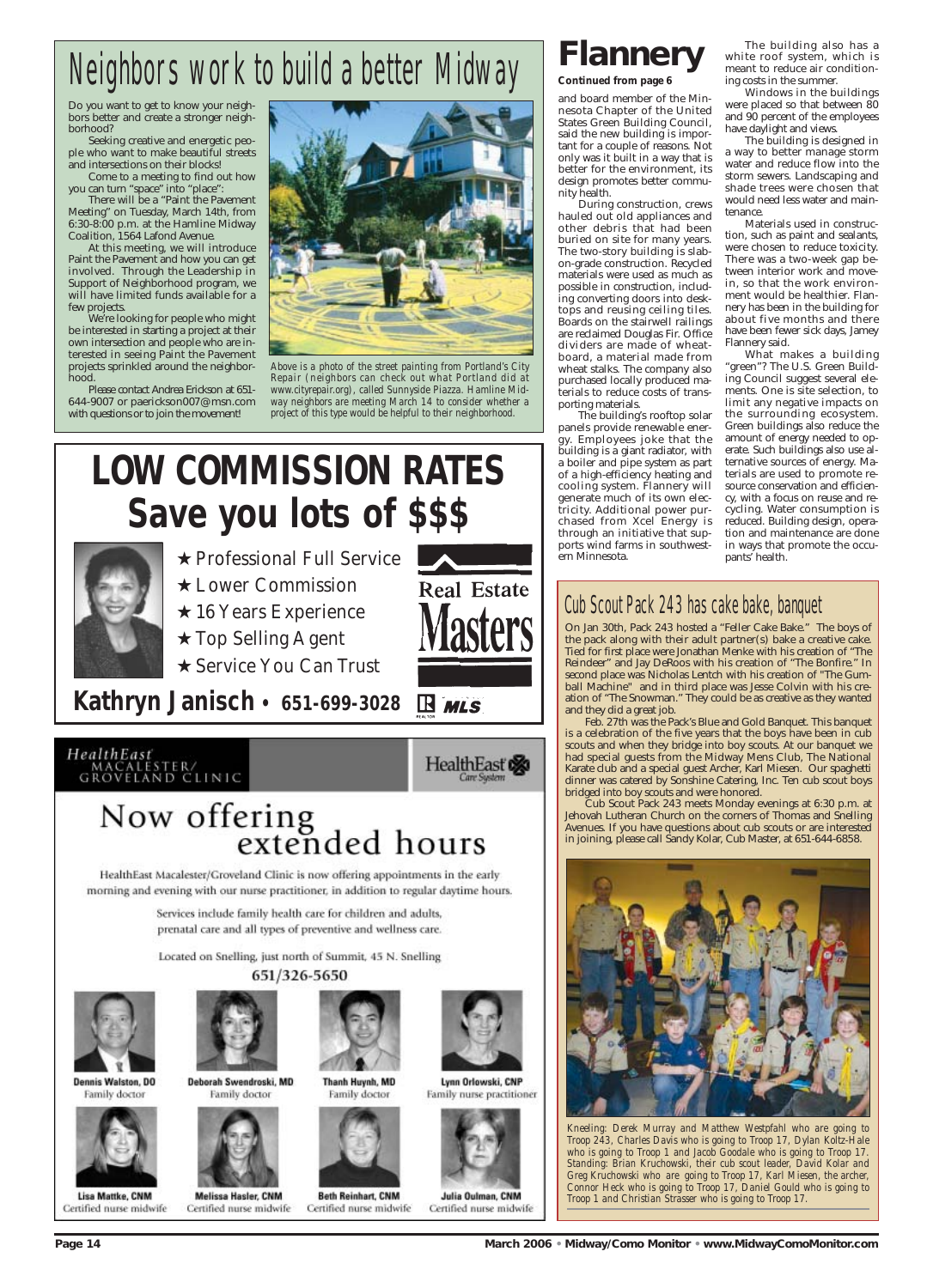![](_page_14_Picture_0.jpeg)

Monitor Want Ads are now 70 cents per word. Send your remittance along with your ad to Monitor Classifieds, Iris Park Place, 1885 University Avenue, Ste. #110, St. Paul, MN 55104. \$7.00 minimum on all classifieds. Classifieds must be prepaid via cash, check, or credit card. Classifieds are accepted over the phone with credit card payment only (\$14 minimum order). Want ads must be in the Monitor before April 3 for the April 13 issue. Call 651-645-7045 for more information.

Kustom additions, garages, vinyl siding, patio decks, kitchens, bathrooms, expert workmanship. Marty. 612-724-8819. 3-06

## ADDITIONS

### BATHROOMS

Change pipe to copper. Replace toilets, sinks, tubs/shower, water heater, etc. Ceramic tile. Ad a new basement bath. Terry. 612-306- 7878. 3-06

Learn Spanish in relaxed, friendly<br>environment. All levels. All levels, private/semi-private lessons. On Snelling Ave. btn. Blair and Fry. www.spanishclassmn.com; 651- 644-4556. 6-06

## BUSINESS

Ground floor business opportunity! Taste of home entertaining. Brand new home based business. Call Julie 651-699-9644 or email at: julieski@msn.com. 3- 06

## BUY AND SELL

Vintage lights, house hardware. Doors, tubs, radiators, etc. Also furniture hardware 651-644-9270. 5-06

Looking for delivery carriers to deliver the Monitor approximately 3 to 4 hours per month. Pay by route. Great for supplemental income! Call 651-458-8053, ask for Lloyd. 12-03

### HOME FORECLOSURE

Stop foreclosure, save home, \$ provided now. Pay back later. Home solutions. 651-330-2311. 3-

## **INSTRUCTION**

06

LOVELY OLD HOME!

Lovely old home! Large home in the Midway awaiting your restoration! Hardwood floors, natural woodwork, clawfoot tub! Elegant dining room with plate rail and built-in hutch! Close to Hamline U, perfect for students! 1519 Sherburne Ave. 5BR/2BA \$215,000 Beth Richardson, RE/MAX Results 651-646-2100. 3-06

## MUSIC INSTRUCTION

Call Hamline University for Suzuki violin and piano lessons 651-523-2332. 4-06

### NANNY

Mature female sophomore from Gustavus Adolphus College seeks full time job as a nanny this summer. Has had prior experience as a nanny for two twin girls in addition to several years of babysitting experience. Open to working with children of any age. Willing to work during the day only. Loves kids and will work with any age group. References available. Looking for \$10-\$11 per hour. Please call Jessica at 651-983- 6364 and leave a message.

## REAL ESTATE

Residential, Commercial & Industrial **651-644-0655** Norman D. Bartlett Free Est.

Lake Lots For Sale - Rare opportunity. 2+ acre lake lots near Siren, Wisconsin. Only 90 minutes from St. Paul. Call Betty Knutson at ReMAX Northwoods Realty, 715-349-7990.

## PAINTING

Painting - specializing in wallpaper removal. Average house \$600, average 3 rooms \$200, average garage \$200. Jim 651-698-0840. 4- 06

Interior/exterior painting, enameling, spray textured ceilings, plaster patching, free estimates. Bob. 651-633-5565. 10-06

## PIANO TUNING

Piano Tuning & Repair. Registered Piano Tuner &<br>Technician. 651-489-3181. Technician. 651-489-3181. CharlesFruhstuck@mac.com. 6-06 Quality piano tuning and repair, reasonable rates. Call Robert Clough, at 612-722-7586 or email

robtclough@aol.com. 3-06

your memories. Since 1992. 7-06

## PICTURE FRAMING

Custom Picture Framing. Bel'Monte Frames. Call 651-647- 6681. Ask about our special dimensional photo framing. We frame

## SERVICES

Zappa Construction and Handyman Services. Additions, remodel, mechanical, drain cleaning. Free estimates. Quality work at an affordable price. Stu - 651-271- 6925. 8-06

Heal your Body, Mind, Spirit. Relief from pain, anxiety, stress, fatigue. Massage Therapy, Reflexology, Guided Imagery, Energy Healing, Relaxation. Experienced, intuitive practitioner with excellent results. Hamline-Midway www.emmyvadnais.com 651-292-9938. 3-06-00

RAM Handyman Services, LLC, reasonable rates, no job too small. www.ramhandyman.com Rich 651-485-9680. 2-07

Professional Exterior and Interior Painting, wall repair and plastering; ceiling texturing, wallpaperhanging, moderate prices; free estimates, licensed, bonded, insured; Merriam Park Painting, 651-224-3660, 651-552-2090. 1-03

### TAXES PREPARED

Tax returns prepared. Over 20 years experienced. David Markuson, E.A. 612-724-7021. 4-06

### WANTED TO BUY

Top cash paid. Older furniture, crocks, glassware, beer items, much miscellaneous. 651-227- 2469 (anything). 12-06

Paying the most cash for your furniture, dishes, glassware, knicknacks, costume jewelry, antiques, pictures, lamps, household items etc. I make housecalls. Call Mary 612-729-3110. 3-06

**www.MidwayComoMonitor.com • Midway/Como Monitor • March 2006 Page 15**

![](_page_14_Picture_40.jpeg)

**ROOFING**

**MY HUSBAND IS AMAZING! He Builds and Fixes almost anything!**

![](_page_14_Picture_48.jpeg)

![](_page_14_Picture_65.jpeg)

## **Zappa Construction and Handyman Services**

**Additions • Remodel • Mechanical • Drain Cleaning FREE ESTIMATES** *Quality Work at an Affordable Price* Licensed and insured • Lic.# 20546353 BBB **Stu - (651) 271-6925**

Environmental Group holds meetings in Hamline-Midway

The Hamline-Midway Environmental Group formed in the fall of 2005. The group consists of neighbors, residents, and business owners in the Hamline-Midway neighborhood who plan to create and nurture a healthy and sustainable environment in the Hamline-Midway community. nity.

The group plans to accomplish this by taking action with projects, increase public awareness and education, involve members in the community, and collaborate with a variety of organizations. Many topics have been identified as possible areas to address including education for the community on how to use environmentally friendly

household products, how to recycle a variety of items, embrace Voluntary Simplicity, reduce litter, plant more native trees, be aware of how to get involved with community gardens, create wildlife corridors, reduce air pollution, and beautify the commu-

The initial project is the clean-up, planting, and maintenance of the planters and trees on Snelling Avenue. Neighbors and organizations including Community Gardeners, SABI, Neighbors for Peace, Hamline-University and the Hamline-Midway Midway Coalition along with other groups are working together in these beautification

efforts. Discussions include selecting the most beautiful, durable, native plants, and how to maintain them. Artists may incorporate decorative elements on the planters that may also help with traffic calming. Many volunteer opportunities are available.

The Hamline-Midway Environmental Group's next meeting is 7-8:30 p.m., April 19 at the Hamline-Midway Coalition Building. Meetings are generally held every third Wednesday of each month. All are invited and welcome to attend and volunteer. Bring your ideas and help with the "greening" of Hamline-Midway. For more information contact Mike 651-235-9584.

## **In Our Community**

**Continued from page 10**

## Galtier holds art show at Bean Factory April 13

Galtier Magnet Elementary School and J & S Bean Factory (located on the corner of Hamline and Thomas Avenues) would like to invite you to an art exhibit on Friday, April 13. This will be a multi-grade level show-

Please join us from 4:30 p.m.- 6:30 p.m. to view and/or purchase some of this fine art. Proceeds will go to the betterment of the school and its art program, as well as the students that participated. Your support not only helps financially, but bolsters the confidence in participating students and inspires others to participate.

ing of eclectic works of art. topic of the next meeting of Co-

Nutrition, weaning topic of La Leche April 10

Nutrition and Weaning is the

mo-Midway La Leche League, to be held on Tuesday, April 10, at 7 p.m.

Mothers-to-be, mothers, babies and toddlers are invited to attend. La Leche League meetings offer breastfeeding information and support through mother-to-mother helping.

A lending library on a wide variety of related topics is also available. For meeting location or more information, call Heidi at 651-659-9527.